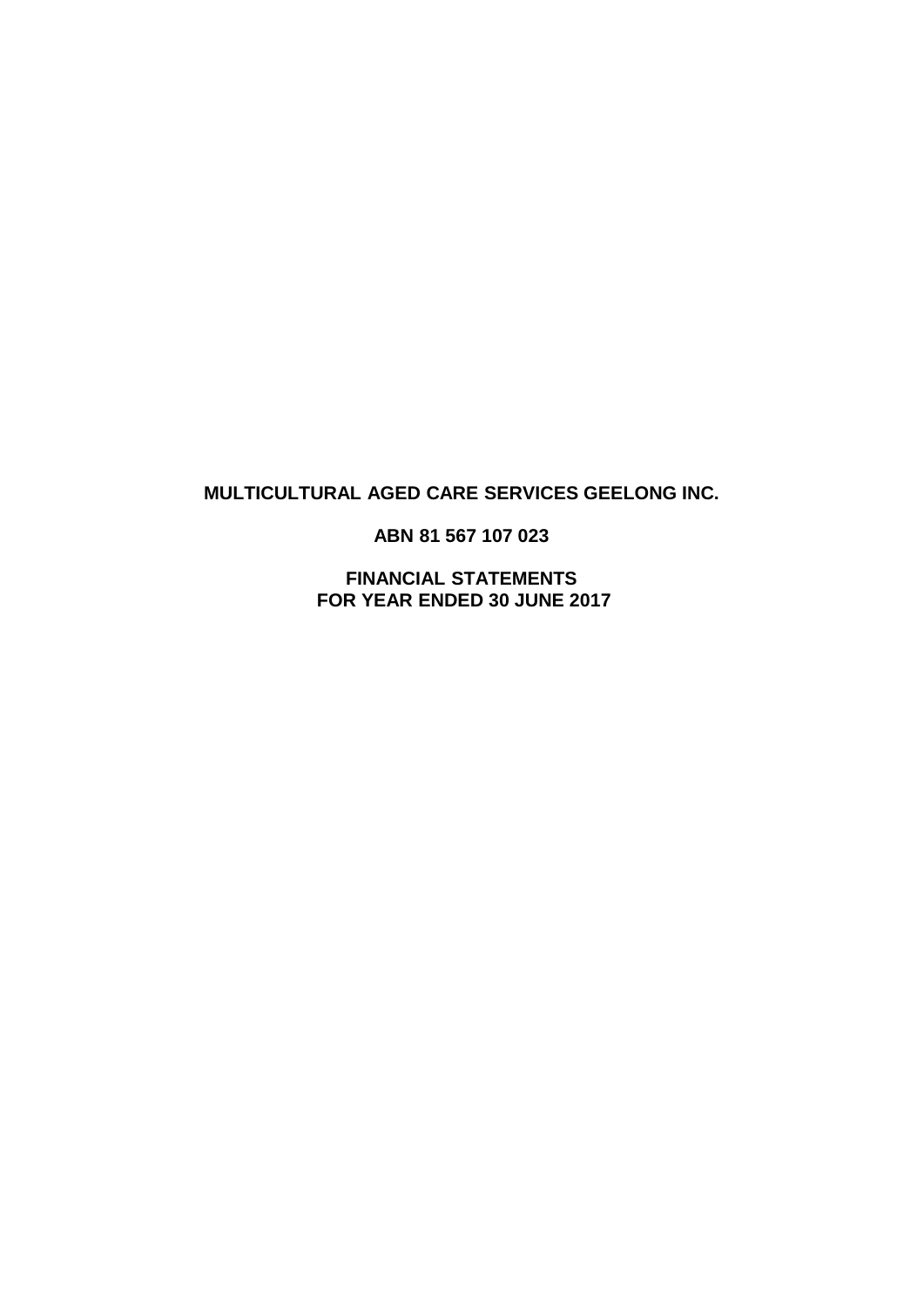# **STATEMENT OF COMPREHENSIVE INCOME FOR YEAR ENDED 30 JUNE 2017**

| <b>Note</b>                                | 2017       | 2016       |
|--------------------------------------------|------------|------------|
|                                            | \$         | \$         |
| <b>Revenue from Ordinary Activities</b>    |            |            |
| Residential Aged Care & Home Care Packages |            |            |
| - Operating Income<br>$\overline{2}$       | 13,561,173 | 12,715,891 |
| $\overline{2}$<br>- Capital purpose income | 492,611    | 371,341    |
| Other income<br>$\overline{2}$             | 1,032,580  | 636,635    |
| <b>Total Revenue</b>                       | 15,086,364 | 13,723,867 |
| <b>Expenses from Ordinary Activities</b>   |            |            |
| Employee benefits expenses                 | 9,368,970  | 8,568,368  |
| <b>Medical Requisites</b>                  | 327,219    | 250,581    |
| <b>Food Services</b>                       | 534,492    | 463,147    |
| Environmental & Maintenance                | 436,250    | 412,466    |
| Fuel, Light, Power and Water               | 262,380    | 262,149    |
| Administration expenses                    | 1,061,853  | 673,189    |
| Financial expenses                         | 98,327     | 92,938     |
| Depreciation                               | 919,484    | 844,133    |
| <b>Client Services and Program Charges</b> | 1,181,558  | 581,244    |
| <b>Total Expenses</b>                      | 14,190,533 | 12,148,215 |
| Surplus from ordinary activities           | 895,831    | 1,575,652  |
| Other comprehensive income                 |            |            |
| Total comprehensive income for year        | 895,831    | 1,575,652  |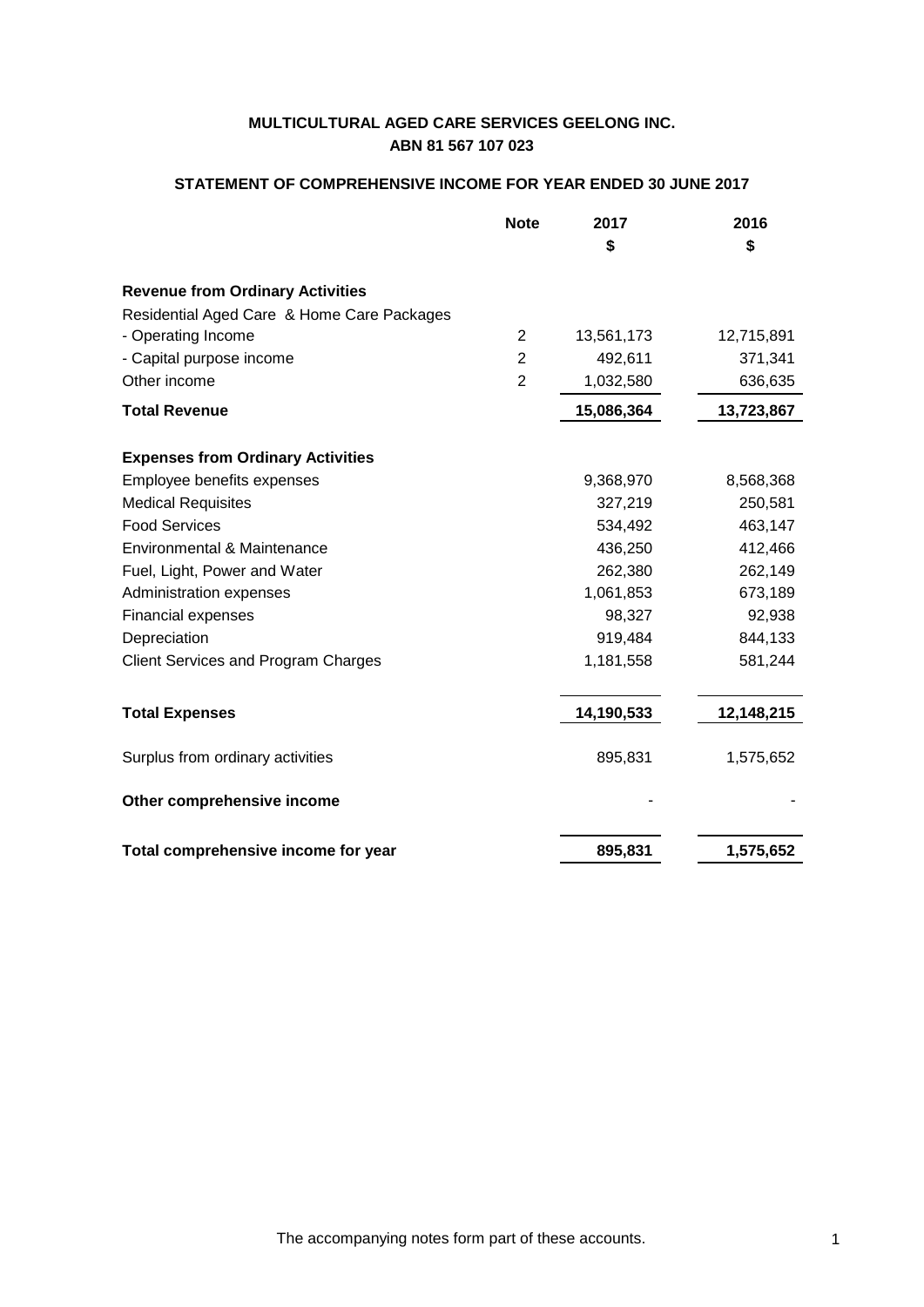# **STATEMENT OF FINANCIAL POSITION AS AT 30 JUNE 2017**

|                                    | <b>Note</b> | 2017         | 2016       |
|------------------------------------|-------------|--------------|------------|
| <b>CURRENT ASSETS</b>              |             |              |            |
| Cash & Cash Equivalents            | 4           | 5,477,665    | 3,077,660  |
| Trade & Other Receivables          | 5           | 805,954      | 658,259    |
| <b>TOTAL CURRENT ASSETS</b>        |             | 6,283,619    | 3,735,919  |
| <b>NON-CURRENT ASSETS</b>          |             |              |            |
| Property, Plant and Equipment      | 6           | 25,881,725   | 24,770,972 |
| TOTAL NON-CURRENT ASSETS           |             | 25,881,725   | 24,770,972 |
| <b>TOTAL ASSETS</b>                |             | 32, 165, 344 | 28,506,891 |
| <b>CURRENT LIABILITIES</b>         |             |              |            |
| Trade & Other Payables             | 7           | 1,477,738    | 532,297    |
| <b>Short Term Provisions</b>       | 8           | 1,463,380    | 1,334,043  |
| <b>Other Financial Liabilities</b> | 9           | 13,366,874   | 11,424,228 |
| <b>Short Term Borrowings</b>       | 10          | 243,450      | 245,400    |
| <b>TOTAL CURRENT LIABILITIES</b>   |             | 16,551,442   | 13,535,968 |
| <b>NON-CURRENT LIABILITIES</b>     |             |              |            |
| Long Term Provisions               | 8           | 357,345      | 366,747    |
| Long Term Borrowings               | 10          | 3,895,200    | 4,138,650  |
| TOTAL NON-CURRENT LIABILITIES      |             | 4,252,545    | 4,505,397  |
| <b>TOTAL LIABILITIES</b>           |             | 20,803,987   | 18,041,365 |
| <b>NET ASSETS</b>                  |             | 11,361,357   | 10,465,526 |
|                                    |             |              |            |
| <b>EQUITY</b>                      |             |              |            |
| <b>Retained Earnings</b>           | 11          | 11,361,357   | 10,465,526 |
| <b>TOTAL EQUITY</b>                |             | 11,361,357   | 10,465,526 |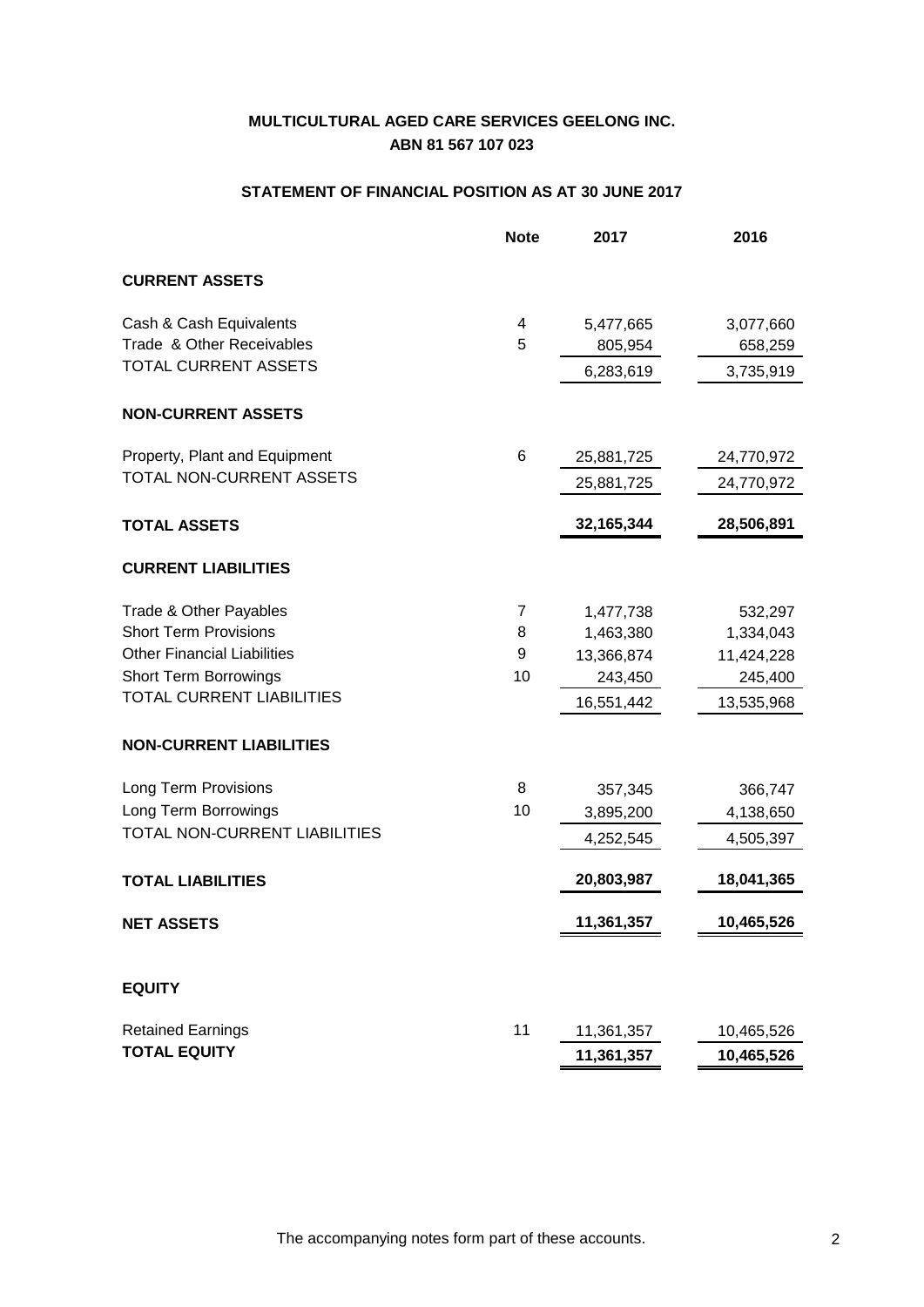# **MULTICULTURAL AGED CARE SERVICES GEELONG INC. ABN 81 567 107 023 STATEMENT OF CHANGES IN EQUITY FOR YEAR ENDED 30 JUNE 2017**

| <b>Note</b>                                                                | <b>Retained</b><br><b>Earnings</b> | <b>Total</b> |
|----------------------------------------------------------------------------|------------------------------------|--------------|
|                                                                            | \$                                 | \$           |
| <b>Balance at 01.07.2015</b>                                               | 8,889,874                          | 8,889,874    |
| <b>Comprehensive income</b><br>Profit/(loss) for the year                  | 1,575,652                          | 1,575,652    |
| Other comprehensive income<br>for the year                                 |                                    |              |
| <b>Total comprehensive income</b><br>attributable to members of the entity | 1,575,652                          | 1,575,652    |
| <b>Balance at 30.06.2016</b><br>11                                         | 10,465,526                         | 10,465,526   |
| <b>Balance at 01.07.2016</b>                                               | 10,465,526                         | 10,465,526   |
| <b>Comprehensive income</b><br>Profit/(loss) for the year                  | 895,831                            | 895,831      |
| Other comprehensive income<br>for the year                                 |                                    |              |
| <b>Total comprehensive income</b><br>attributable to members of the entity | 895,831                            | 895,831      |
| <b>Balance at 30.06.2017</b><br>11                                         | 11,361,357                         | 11,361,357   |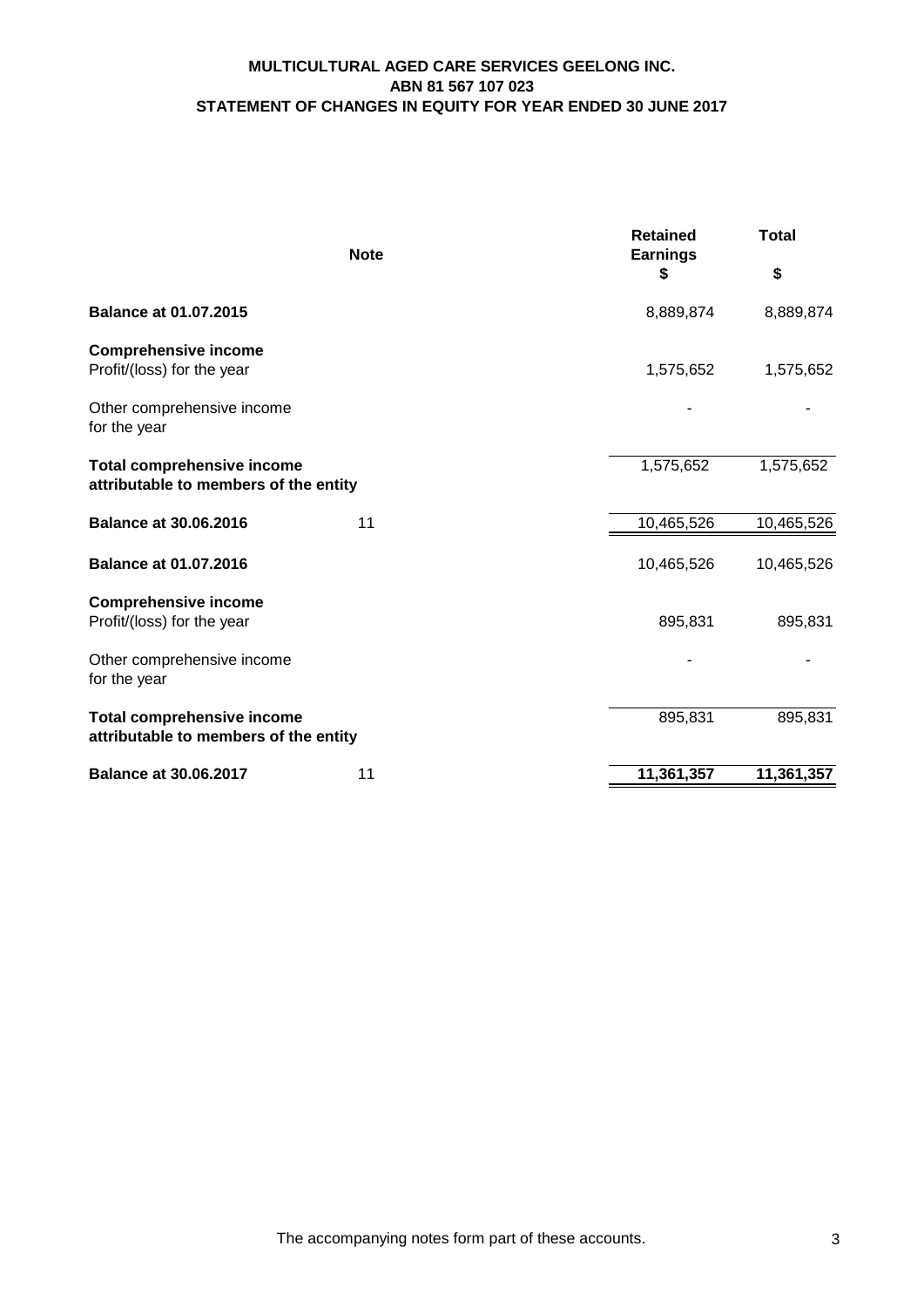# **CASH FLOW STATEMENT FOR YEAR ENDED 30 JUNE 2017**

|                                                       | <b>Note</b> | 2017        | 2016          |
|-------------------------------------------------------|-------------|-------------|---------------|
|                                                       |             | \$          | \$            |
| <b>CASH FLOW FROM OPERATING ACTIVITIES:</b>           |             |             |               |
| <b>Receipts</b>                                       |             |             |               |
| Government subsidies                                  |             | 8,927,703   | 8,387,290     |
| Fees for Accommodation & Services                     |             | 4,395,076   | 4,205,757     |
| <b>Interest Received</b>                              |             | 116,654     | 94,820        |
| Donations and capital grants                          |             | 675,997     | 648,999       |
| Other Operating Income                                |             | 753,534     | 211,563       |
| <b>Payments</b>                                       |             |             |               |
| Payments to Employees                                 |             | (9,249,035) | (8, 448, 737) |
| Interest Paid                                         |             | (101, 961)  | (96, 572)     |
| Payments to Suppliers                                 |             | (2,799,694) | (2,678,590)   |
| <b>Net cash provided by Operating Activities</b>      | 13          | 2,718,274   | 2,324,530     |
| <b>Cash Flow From Investing Activities:</b>           |             |             |               |
| Payments for Purchase of Property, Plant & Equipment  |             | (2,039,126) | (3, 164, 118) |
| Proceeds from Sale of Property, Plant & Equipment     | 2(a)        | 1,500       | 9,182         |
| (Redemption)/ Receipt of Accommodation Bonds and RADS |             | 1,964,757   | 2,040,559     |
| Net cash (used in)/ provided by investing activities  |             | (72, 869)   | (1, 114, 377) |
| <b>Cash Flows from Financing Activities:</b>          |             |             |               |
| Proceeds from/ (repayment of) Borrowings              |             | (245, 400)  | (267, 829)    |
| Net cash (used in)/ provided by financing activities  |             | (245, 400)  | (267, 829)    |
| Net increase/ (decrease) in cash held                 |             | 2,400,005   | 942,324       |
| Cash at the beginning of the year                     |             | 3,077,660   | 2,135,336     |
| Cash at end of the year                               | 4           | 5,477,665   | 3,077,660     |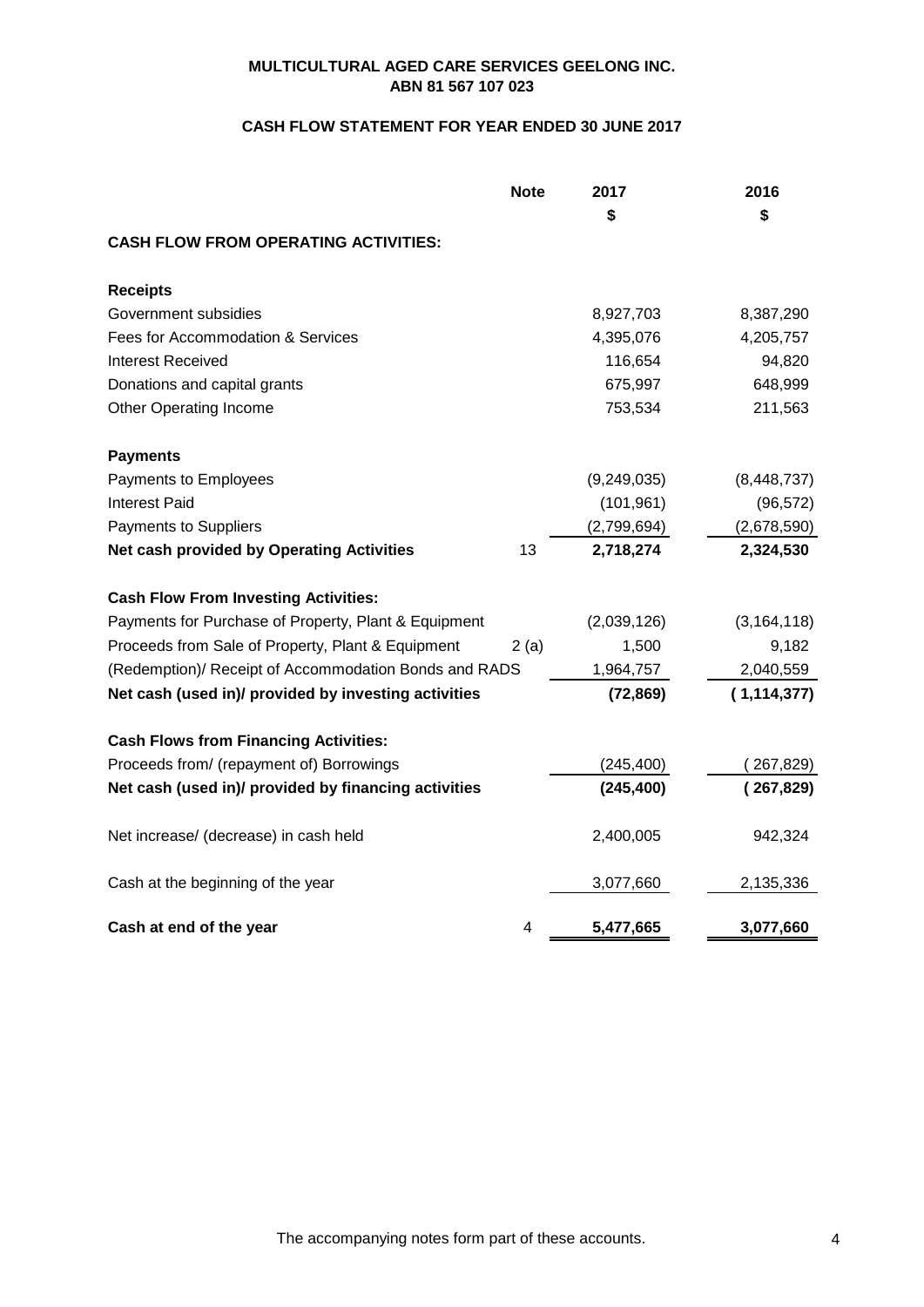# **NOTES TO AND FORMING PART OF THE ACCOUNTS FOR YEAR ENDED 30 JUNE 2017**

# **Contents**

| <b>Note</b>             |                                                                                       | Page |
|-------------------------|---------------------------------------------------------------------------------------|------|
| 1                       | <b>Statement of Accounting Policies</b>                                               | 6    |
| $\mathbf 2$             | Revenue                                                                               | 12   |
| 3                       | <b>Auditors remuneration</b>                                                          | 12   |
| $\overline{\mathbf{4}}$ | Cash & Cash Equivalents                                                               | 13   |
| 5                       | Trade & other receivables                                                             | 13   |
| 6                       | Property, Plant & Equipment                                                           | 13   |
| 7                       | Trade & other payables                                                                | 14   |
| 8                       | Provisions                                                                            | 14   |
| 9                       | <b>Other Financial Liabilities</b>                                                    | 14   |
| 10                      | <b>Borrowings</b>                                                                     | 15   |
| 11                      | Equity                                                                                | 15   |
| 12                      | <b>Responsible Person-Related Disclosures</b>                                         | 15   |
| 13                      | Reconciliation of Net Cash Used in<br><b>Operating Activities to Operating Result</b> | 16   |
| 14                      | Capital and Leasing commitments                                                       | 16   |
| 15                      | <b>Segment Reporting</b>                                                              | 17   |
| 16                      | <b>Financial Instruments</b>                                                          | 18   |
|                         | <b>Statement by Members</b>                                                           | 19   |
|                         | <b>Auditor's Independence Declaration</b>                                             | 20   |
|                         | <b>Independent Audit Report</b>                                                       | 21   |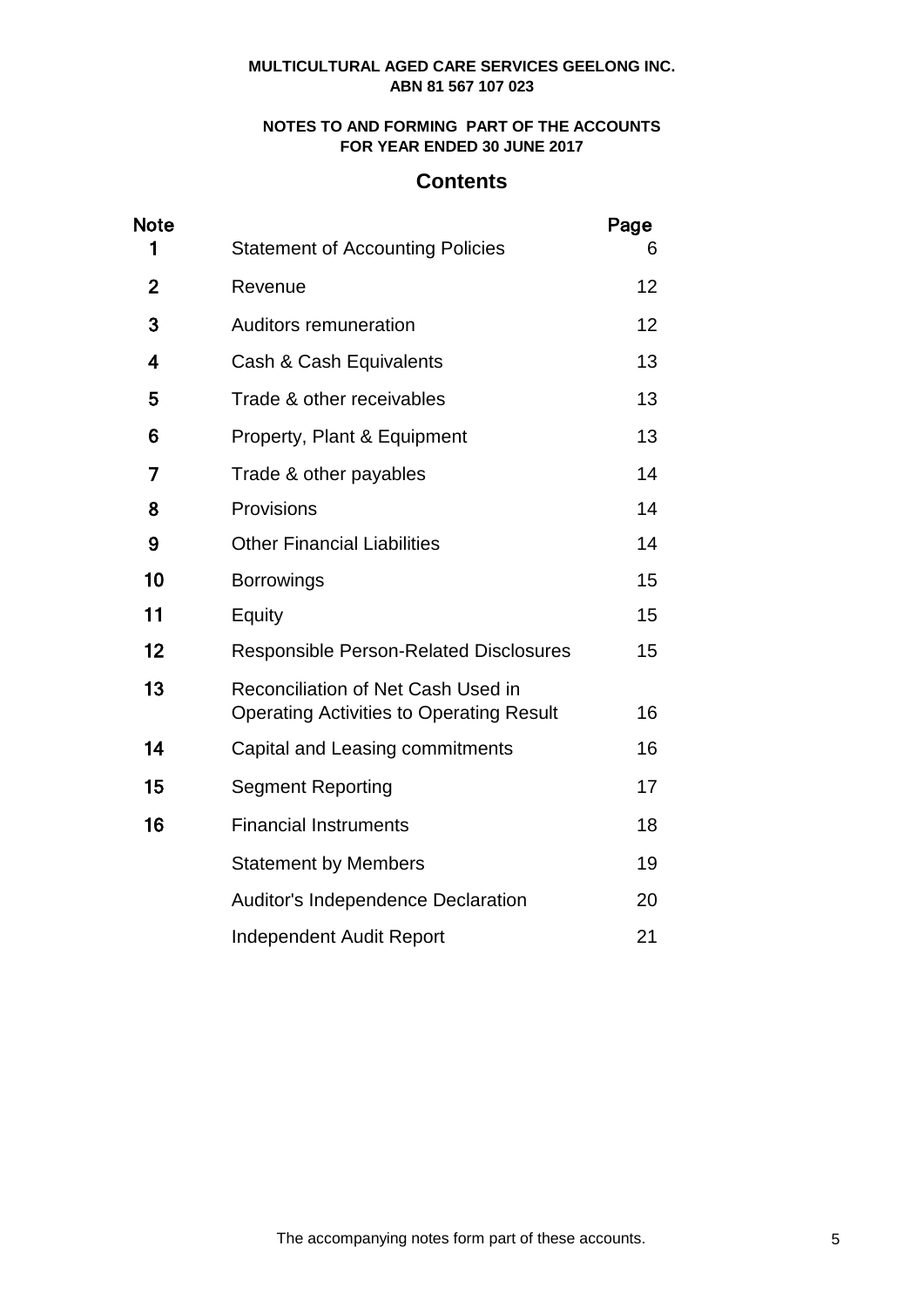### **NOTES TO AND FORMING PART OF THE ACCOUNTS FOR YEAR ENDED 30 JUNE 2017**

### **NOTE 1: STATEMENT OF ACCOUNTING POLICIES**

The financial statements cover Multicultural Aged Care Services Geelong Inc. as an individual entity which is an incorporated association domiciled in Australia.

The financial statements were authorised for issue on 26 September 2017 by the members of the committee.

The financial statements are general purpose financial statements that have been prepared in accordance with Australian Accounting Standards including Australian Accounting Interpretations, other authoritative pronouncements of the Australian Accounting Standards Board and the Associations Incorporation Reform Act 2012.

The financial statements have been prepared on an accruals basis and are based on historical costs and do not take into account changing money values or, except where stated, current valuations of non-current assets. Cost is based on the fair values of the consideration given in exchange for assets.

The following is a summary of the material accounting policies adopted by the association in the preparation of the financial statements. The accounting policies have been consistently applied, unless otherwise stated.

#### **(a) Rounding**

All amounts shown in the Financial Statements are expressed to the nearest dollar.

#### **(b) Receivables**

Trade debtors are carried at nominal amounts due and are due for settlement within 30 days from the date of recognition. Collectability of debts is reviewed on an ongoing basis. The directors believe that the full amount of debt is recoverable, and no doubtful debt provision has been made at 30 June 2017.

#### **(c) Inventories**

The value of supplies held at balance date is not considered to be material. The cost of supplies is charged to operating expenses when incurred.

#### **(d) Property, Plant and Equipment**

Property, plant and equipment are brought to account at cost less, where applicable, any accumulated depreciation or amortisation. The carrying amount of property, plant and equipment is reviewed annually by directors to ensure it is not in excess of the recoverable amount from these assets. The recoverable amount is assessed on the basis of the expected net cash flows which will be received from the assets' employment and subsequent disposal. The expected net cash flows have not been discounted to their present values in determining recoverable amounts.

The depreciable amount of all fixed assets, including building and capitalised lease assets, but excluding freehold land, is depreciated over their useful lives commencing from the time the asset is held ready for use. A summary of the depreciation method and depreciation rates for each class of attached is as follows:

| <b>Class of Asset</b>           | <b>Depreciation Rate</b> | Method            |
|---------------------------------|--------------------------|-------------------|
| Property                        | 2%                       | <b>Prime Cost</b> |
| <b>Furniture &amp; Fittings</b> | 10%-20%                  | <b>Prime Cost</b> |
| Plant & Equipment               | 5%-40%                   | <b>Prime Cost</b> |
| Motor Vehicles                  | 20 <sub>%</sub>          | <b>Prime Cost</b> |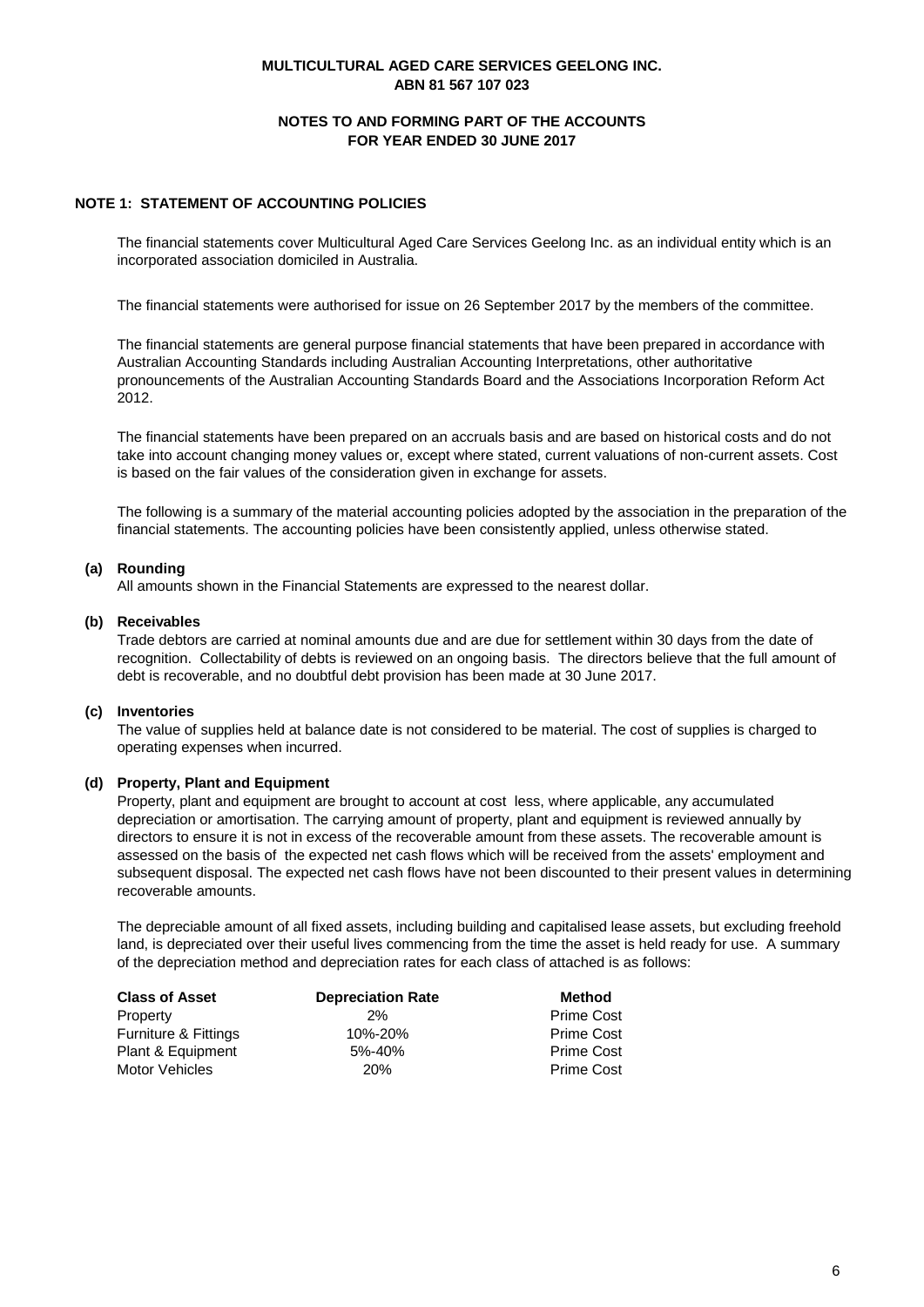### **NOTES TO AND FORMING PART OF THE ACCOUNTS FOR YEAR ENDED 30 JUNE 2017**

#### **Note 1 Statement of Accounting Policies (cont)**

#### **(e) Intangible Asset**

Multicultural Aged Care Services Geelong Inc. currently holds 100 residential bed licences and 60 supported residential bed licences. The value of these licences have not been brought to account in the financial statements as Multicultural Aged Care Services believes there is not an active market for these licences.

#### **(f) Financial Instruments**

#### *Recognition*

Financial instruments are initially measured at cost on trade date, which includes transaction costs, when the related contractual rights or obligations exist. Subsequent to initial recognition, these instruments are measured as set out below:

#### *Financial assets at fair value through profit and loss*

A financial asset is classified in this category if acquired principally for the purpose of selling in the short term or if so designated by management and within the requirements of AASB 139: Recognition and Measurement of Financial Instruments. Realised and unrealised gains and losses arising from changes in the fair value of these assets are included in the income statement in the period in which they arise.

#### *Loans and receivables*

Loans and receivables are non-derivative financial assets with fixed or determinable payments that are not quoted in an active market and are stated at amortised cost using the effective interest rate method.

#### *Held-to-maturity investments*

These investments have fixed maturities, and it is the association's intention to hold these investments to maturity. Any held-to-maturity investments held by the association are stated at amortised cost using the effective interest rate method.

#### *Available-for-sale financial assets*

Available-for-sale financial assets include any financial assets not included in the above categories. Available-forsale financial assets are reflected at fair value. Unrealised gains and losses arising from changes in fair value are taken directly to equity.

#### *Financial liabilities*

Non-derivative financial liabilities are recognised at amortised cost, comprising original debt less principal payments and amortisation.

#### *Fair value*

Fair value is determined based on current bid prices for all quoted investments. Valuation techniques are applied to determine the fair value for all unlisted securities, including recent arm's length transactions, reference to similar instruments and option pricing models.

#### *Impairment*

At each reporting date, the association assesses whether there is objective evidence that a financial instrument has been impaired. In the case of available-for-sale financial instruments, a prolonged decline in the value of the instrument is considered to determine whether impairment has arisen. Impairment losses are recognised in the income statement.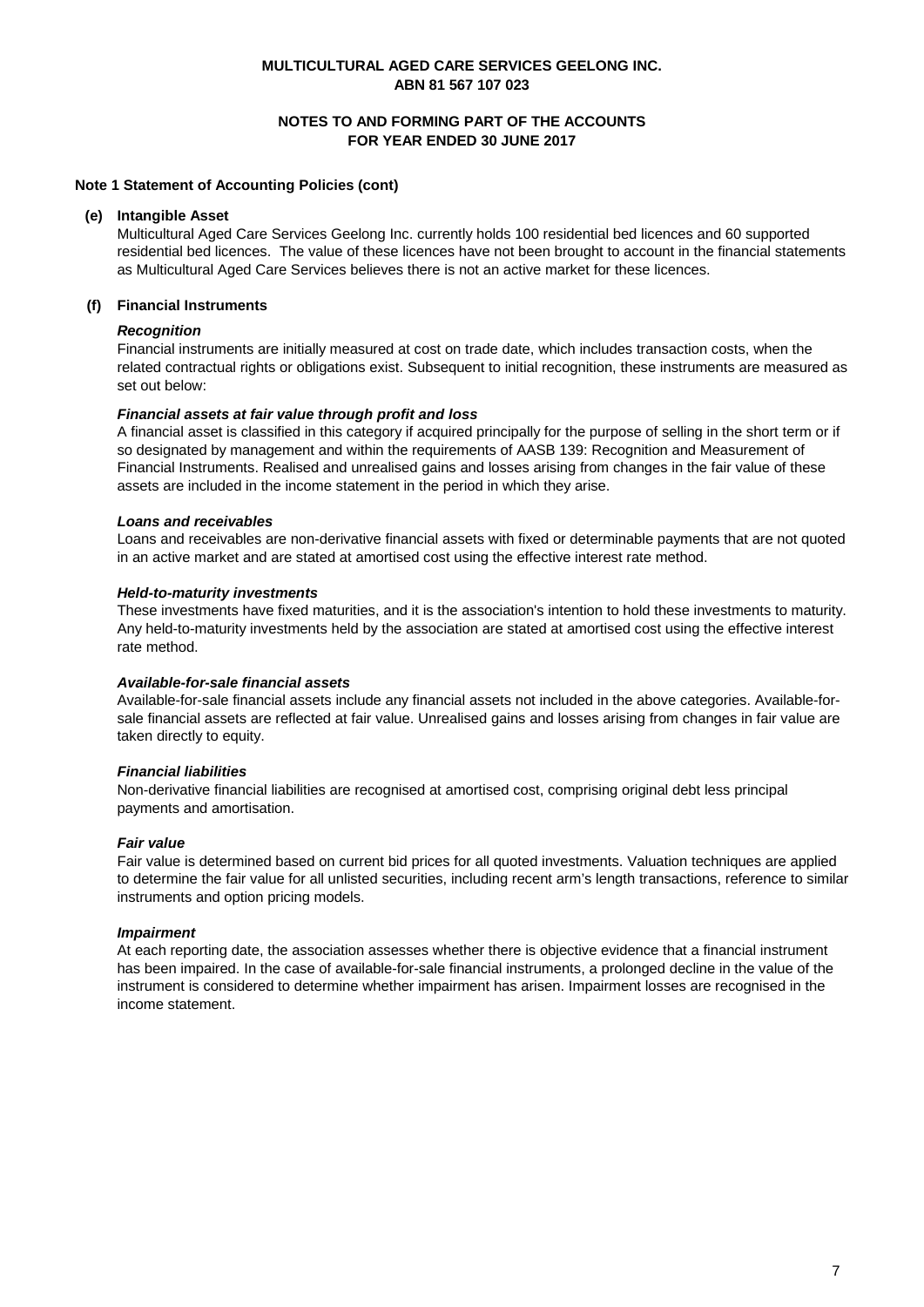### **NOTES TO AND FORMING PART OF THE ACCOUNTS FOR YEAR ENDED 30 JUNE 2017**

#### **Note 1 Statement of Accounting Policies (cont)**

#### **(g) Impairment of Assets**

Intangible assets with indefinite useful lives are tested annually as to whether their carrying value exceeds their recoverable amount. All other assets are assessed annually for indications of impairment, except for:

- financial instrument assets;
- investment property that is measured at fair value; and
- non-current assets held for sale.

If there is an indication of impairment, the assets concerned are tested as to whether their carrying value exceeds their recoverable amount. Where an asset's carrying value exceeds its recoverable amount, the difference is written-off by a charge to the operating statement except to the extent that the write-down can be debited to an asset revaluation reserve amount applicable to that class of asset.

The recoverable amount for most assets is measured at the higher of depreciated replacement cost and fair value less costs to sell. Recoverable amount for assets held primarily to generate net cash inflows is measured at the higher of the present value of future cash flows expected to be obtained from the asset and fair value less costs to sell. It is deemed that, in the event of the loss of an asset, the future economic benefits arising from the use of the asset will be replaced, unless a specific decision to the contrary has been made.

#### **(h) Payables**

These amounts represent liabilities for goods and services provided prior to the end of the financial year and which are unpaid. The normal credit terms are Nett 30 days.

#### **(i) Goods and Services Tax**

Revenues, expenses and assets are recognised net of GST except for receivables and payables which are stated with the amount of GST included and except where the amount of GST incurred is not recoverable, in which case GST is recognised as part of the cost of acquisition of an asset or part of an item of expense or revenue. GST receivable from and payable to the Australian Taxation Office (ATO) is included in the statement of financial position. The GST component of a receipt or payment is recognised on a gross basis in the statement of cash flows.

#### **(j) Cash & Cash Equivalents**

For the purpose of the statement of cash flows, cash includes cash on hand and at call deposits with banks or financial institutions, net of bank overdrafts; and investments in money market instruments with less than 120 days to maturity.

#### **(k) Finance Costs**

Finance costs are recognised as expenses in the period in which they are incurred, except where they are included in the cost of qualifying assets. Finance costs include:

- Interest on bank overdrafts, short and long term borrowings
- Amortization of discounts or premiums relating to borrowings
- Amortization of ancillary costs incurred in connection with the arrangement of borrowings

• Finance charges in respect of finance leases recognised in accordance with Australian Accounting Standards AASB 117 Leases

#### **(l) Leases**

Leases of property, plant and equipment, where substantially all the risks and benefits incidental to the ownership of the asset but not the legal ownership are transferred to the entity, are classified as finance leases. Finance leases are capitalised, recognising an asset and a liability equal to the present value of the minimum lease payments, including any guaranteed residual values. Lease payments are allocated between the reduction of the lease liability and the interest expense for the period.

Lease payments for operating leases, where substantially all the risks and benefits remain with the lessor, are charged as expenses in the periods in which they are incurred.

Lease incentives under operating leases are recognised as a liability. Lease payments received reduce the liability.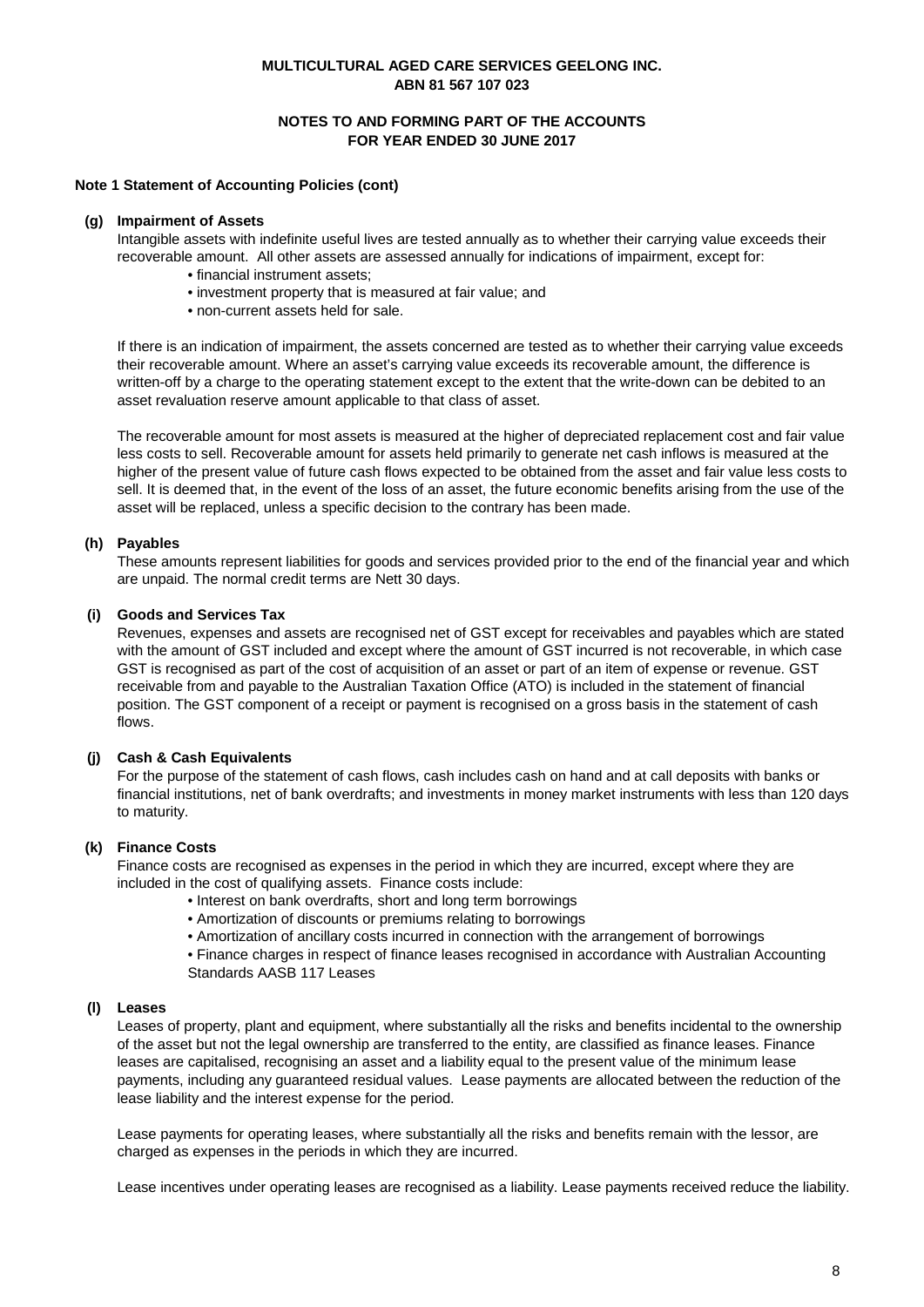### **NOTES TO AND FORMING PART OF THE ACCOUNTS FOR YEAR ENDED 30 JUNE 2017**

#### **Note 1 Statement of Accounting Policies (cont)**

#### **(m) Employee Benefits**

#### *Short-term employee benefits*

Provision is made for the association's obligation for short-term employee benefits. Short-term employee benefits are benefits (other than termination benefits) that are expected to be settled wholly before 12 months after the end of the annual reporting period in which the employees render the related service, including wages and salaries. Short-term employee benefits are measured at the (undiscounted) amounts expected to be paid when the obligation is settled.

The association's obligations for short-term employee benefits such as wages and salaries are recognised as a part of current trade and other payables in the statement of financial position.

#### *Other long-term employee benefits*

Provision is made for employees' annual leave entitlements not expected to be settled wholly before 12 months after the end of the annual reporting period in which the employees render the related service. Other long-term employee benefits are measured at the present value of the expected future payments to be made to employees. Expected future payments incorporate anticipated future wage and salary levels, durations of service and employee departures, and are discounted at rates determined by reference to end-of-reporting-period market yields on government bonds that have maturity dates approximating the terms of the obligations. Any adjustments of other long-term employee benefit obligations due to changes in assumptions are recognised in profit or loss in

The association's obligations for long-term employee benefits are presented as non-current provisions in its statement of financial position, except where the association does not have an unconditional right to defer settlement for at least 12 months after the reporting date, in which case the obligations are presented as current provisions.

#### **(n) Revenue recognition**

Revenue is recognised in accordance with AASB 118. Income is recognised as revenue to the extent it is earned. Unearned income at reporting date is reported as income received in advance.

#### *Grants*

Grants are recognised as revenue when the company gains control of the underlying assets. Where grants are reciprocal, revenue is recognised as performance occurs under the grant. Non-reciprocal grants are recognised as revenue when the grant is received or receivable. Conditional grants may be reciprocal or non-reciprocal depending on the terms of the grant.

#### *Resident Fees*

Resident fees are recognised as revenue at the time invoices are raised.

#### *Donations and Bequests*

Donations for capital purposes are recorded as revenue in the period in which the donation is received. $\Box$ 

#### *Ingoings*

An ingoing is a negotiated fee required to be paid as a condition for being a permanent resident in the supported residential facility. It is recognised in the accounts on a prorata basis until the first 12 months of residency is achieved. After that time no further ingoing is required, nor is the amount paid refundable.

#### **(o) Comparative Information**

Where necessary, the previous year's figures have been reclassified to facilitate comparisons.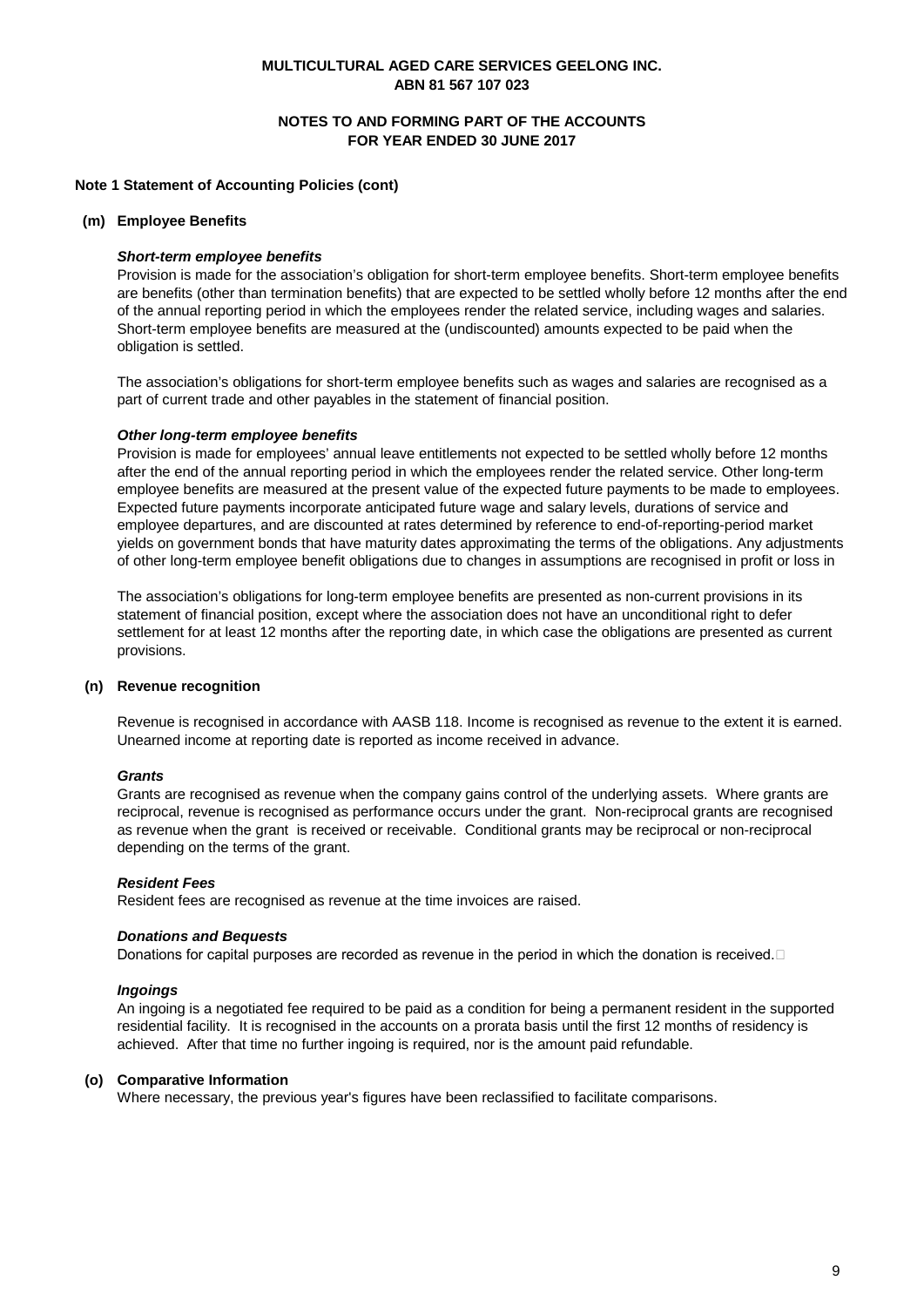### **NOTES TO AND FORMING PART OF THE ACCOUNTS FOR YEAR ENDED 30 JUNE 2017**

#### **Note 1 Statement of Accounting Policies (cont)**

#### **(p) Critical Accounting Estimates and Judgements**

The directors evaluate estimates and judgments incorporated into the financial report based on historical knowledge and best available current information. Estimates assume a reasonable expectation of future events and are based on current trends and economic data, obtained both externally and within the association.

#### *Key Estimates — Impairment*

The association assesses impairment at each reporting date by evaluating conditions specific to the association that may lead to impairment of assets. Where an impairment trigger exists, the recoverable amount of the asset is determined. Value-in-use calculations performed in assessing recoverable amounts incorporate a number of key estimates.

#### **(q) New Accounting Standards for Application in Future Periods**

An assessment of Accounting Standards issued by the AASB that are not yet mandatorily applicable and their potential impact on the association when adopted in future periods is discussed below:

| <b>Standard</b>                   | <b>Statement</b>                                                                      | <b>Applicability</b>     | Impact on entity                                                      |
|-----------------------------------|---------------------------------------------------------------------------------------|--------------------------|-----------------------------------------------------------------------|
| AASB 9 Financial                  | The key changes include the simplified                                                | $1-Jan-18$               | The assessment has identified                                         |
| Instruments                       | requirements for the classification and<br>measurement of financial assets, a new     |                          | that the amendments are likely to<br>result in earlier recognition of |
|                                   | hedging accounting model and a revised                                                |                          | impairment losses and at more                                         |
|                                   | impairment loss model to recognise                                                    |                          | regular intervals.                                                    |
|                                   | impairment losses earlier, as opposed to                                              |                          | While there will be no significant                                    |
|                                   | the current approach that recognises                                                  |                          | impact arising from AASB 9,                                           |
|                                   | impairment only when incurred.                                                        |                          | there will be a change to the way                                     |
|                                   |                                                                                       |                          | financial instruments are<br>disclosed.                               |
| AASB 15 Revenue                   | The core principle of AASB 15 requires an                                             | $1-$ Jan-18              | The changes in revenue                                                |
| from Contracts with               | entity to recognise revenue when the entity                                           |                          | recognition requirements in                                           |
| Customers                         | satisfies a performance obligation by                                                 |                          | AASB 15 may result in changes                                         |
|                                   | transferring a promised good or service to                                            |                          | to the timing and amount of                                           |
|                                   | a customer.                                                                           |                          | revenue recorded in the financial                                     |
|                                   |                                                                                       |                          | statements. The Standard will                                         |
|                                   |                                                                                       |                          | also require additional<br>disclosures on service revenue             |
|                                   |                                                                                       |                          | and contract modifications.                                           |
|                                   |                                                                                       |                          |                                                                       |
| AASB 2014-5                       | Amends the measurement of trade                                                       | 1 Jan 2017,              | The assessment has indicated                                          |
| Amendments to                     | receivables and the recognition of                                                    | except                   | that there will be no significant                                     |
| Australian                        | dividends.                                                                            | amendments               | impact.                                                               |
| Accounting                        | Trade receivables, that do not have a                                                 | to AASB 9                |                                                                       |
| Standards arising<br>from AASB 15 | significant financing component, are to be<br>measured at their transaction price, at | (Dec 2009)<br>and AASB 9 |                                                                       |
|                                   | initial recognition.                                                                  | (Dec 2010)               |                                                                       |
|                                   |                                                                                       | apply from               |                                                                       |
|                                   |                                                                                       | 1 Jan 2018               |                                                                       |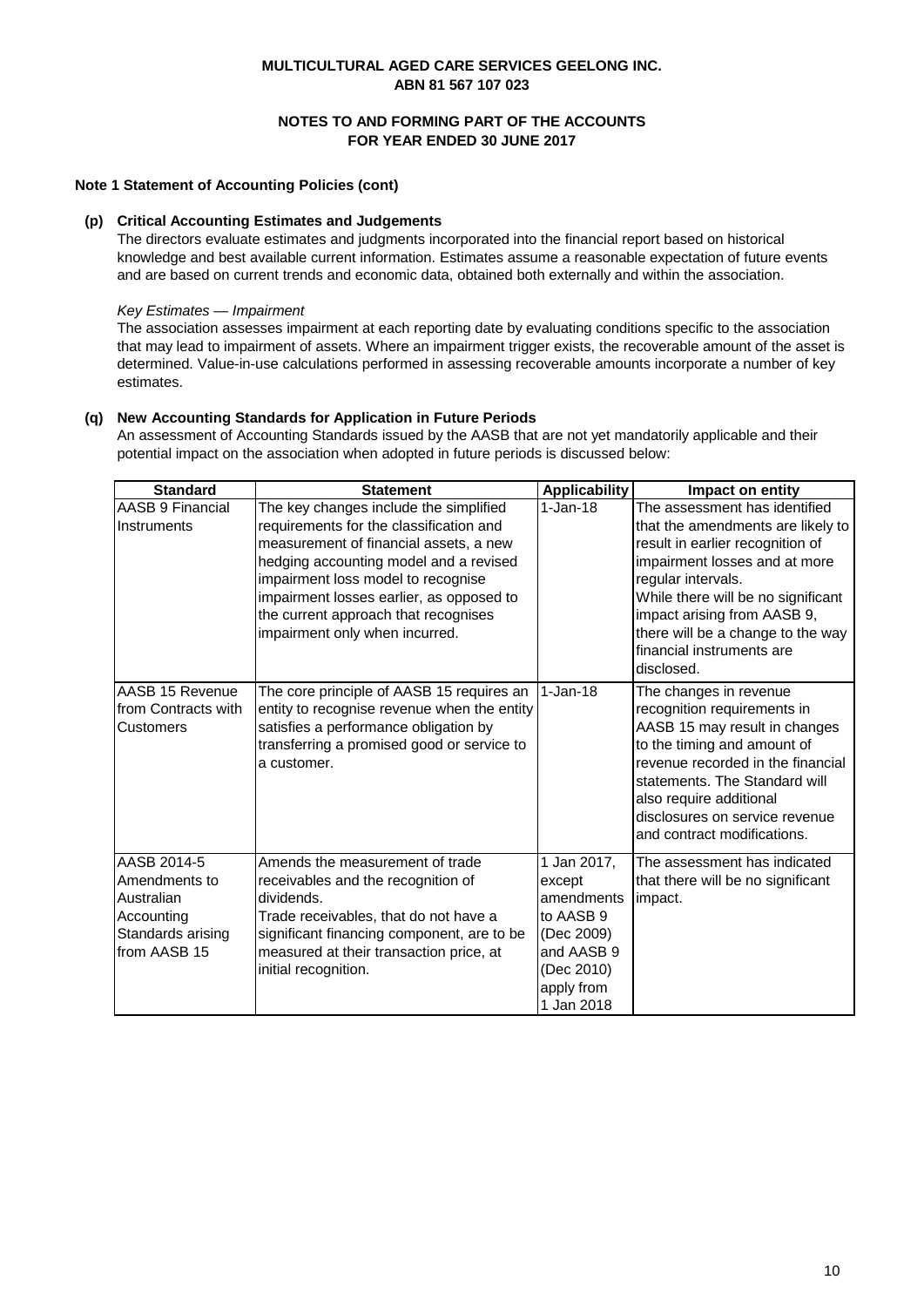### **NOTES TO AND FORMING PART OF THE ACCOUNTS FOR YEAR ENDED 30 JUNE 2017**

#### **Note 1 Statement of Accounting Policies (cont)**

| <b>Standard</b>                                                                                                                                                                                 | <b>Statement</b>                                                                                                                                                                                                                                                                 | <b>Applicability</b> | Impact on entity                                                                                                                                                                                                                                                                                                                                                                                                                 |
|-------------------------------------------------------------------------------------------------------------------------------------------------------------------------------------------------|----------------------------------------------------------------------------------------------------------------------------------------------------------------------------------------------------------------------------------------------------------------------------------|----------------------|----------------------------------------------------------------------------------------------------------------------------------------------------------------------------------------------------------------------------------------------------------------------------------------------------------------------------------------------------------------------------------------------------------------------------------|
| AASB 16 Leases                                                                                                                                                                                  | The key changes introduced by AASB 16<br>include the recognition of most operating<br>leases (which are current not recognised)<br>on balance sheet.                                                                                                                             | $1-Jan-19$           | The assessment has indicated<br>that as most operating leases will<br>come on balance sheet,<br>recognition of the right-of-use<br>assets and lease liabilities will<br>cause net debt to increase.<br>Rather than expensing the lease<br>payments, depreciation of right-of-<br>use assets and interest on lease<br>liabilities will be recognised in the<br>income statement with marginal<br>impact on the operating surplus. |
| AASB 2016-4<br>Amendments to<br>Australian<br>Accounting<br>Standards-<br>Recoverable Amount<br>of Non-Cash-<br>Generating<br><b>Specialised Assets</b><br>of Not-for-Profit<br><b>Entities</b> | The standard amends AASB 136<br>Impairment of Assets to remove<br>references to using depreciated<br>replacement cost (DRC) as a measure of<br>value in use for not-for-profit entities.                                                                                         | 1 Jan 2017           | The assessment has indicated<br>that there is minimal impact.                                                                                                                                                                                                                                                                                                                                                                    |
| AASB 1058 Income<br>of Not-for-Profit<br><b>Entities</b>                                                                                                                                        | This standard replaces AASB 1004<br>Contributions and establishes revenue<br>recognition principles for transactions<br>where the consideration to acquire an<br>asset is significantly less than fair value to<br>enable to not-for-profit entity to further its<br>objectives. | $1-Jan-19$           | The assessment has indicated<br>that revenue from capital grants<br>that are provided under an<br>enforceable agreement that have<br>sufficiently specific obligations,<br>will now be deferred and<br>recognised as performance<br>obligations are satisfied. As a<br>result, the timing recognition of<br>revenue will change.                                                                                                 |

### **(r) Segment Reporting**

A business segment is a distinguishable component of the entity that is engaged in providing service or group of related services that are subject to risks and returns that are different to those of other business segments. Segment revenues and expenses are those directly attributable to the segments and include any joint revenue and expenses where a reasonable basis of allocation exists. Segment assets include all assets used by a segment and consist principally of cash, receivables and property, plant and equipment, net of accumulated depreciation. While most such assets can be directly attributed to individual segments, the carrying amount of certain assets used jointly by two or more segments is allocated to the segments on a reasonable basis. Segment liabilities consist principally of accounts payable, employee benefits, accrued expenses, other financial liabilities and borrowings.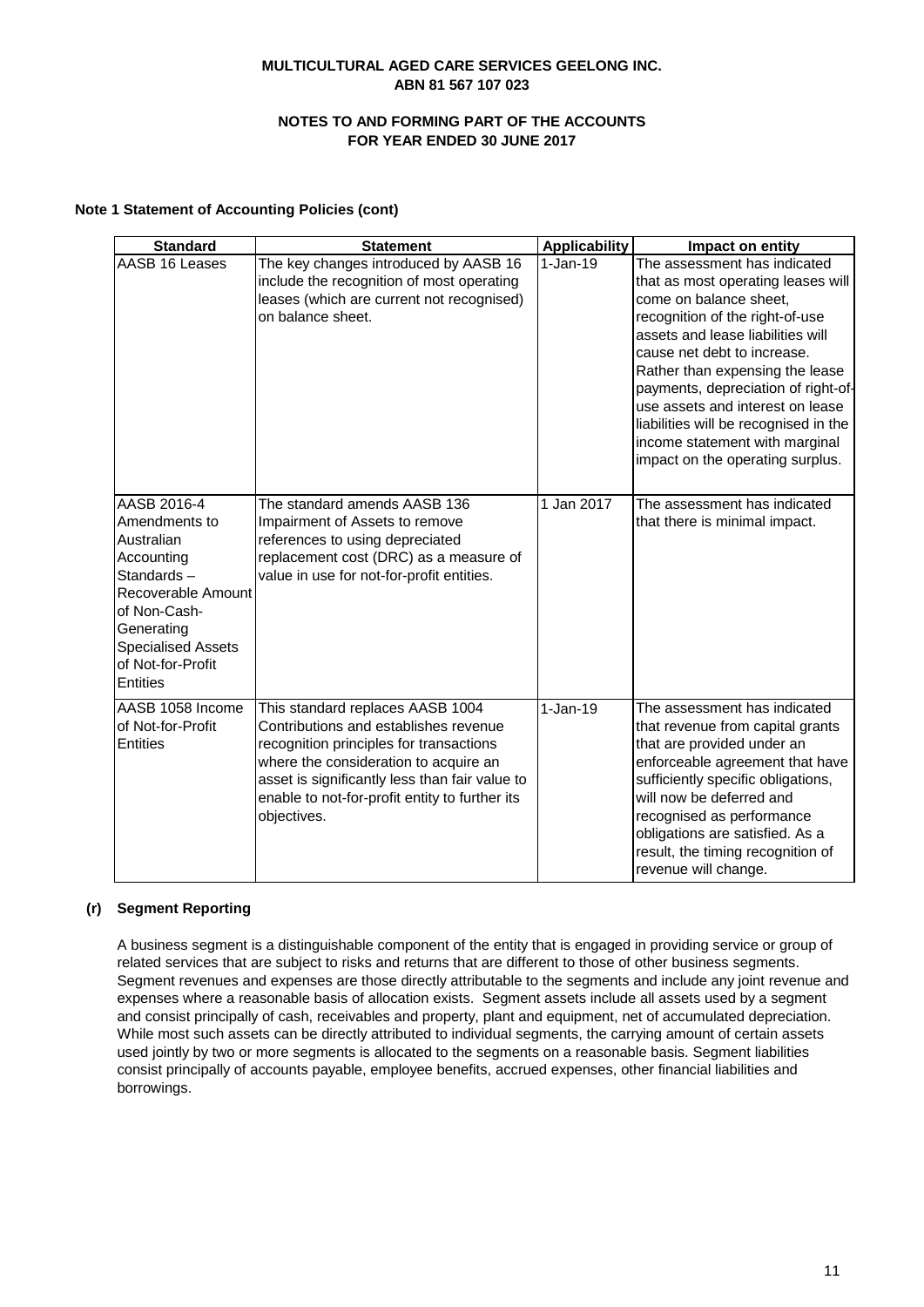# **NOTES TO AND FORMING PART OF THE ACCOUNTS FOR YEAR ENDED 30 JUNE 2017**

|                                                    | 2017           | 2016           |
|----------------------------------------------------|----------------|----------------|
|                                                    | \$             | \$             |
| <b>NOTE 2. REVENUE</b>                             |                |                |
| <b>Revenue from Operating Activities</b>           |                |                |
| - Residential Aged Care Income                     | 7,786,234      | 6,810,035      |
| - Accommodation Payments & Charges                 | 490,618        | 457,547        |
| - Ingoings                                         | 910,107        | 974,455        |
| - Home Care Package Income                         | 3,083,399      | 3,268,253      |
| - Rental Income                                    | 1,159,238      | 1,106,851      |
| - Interest                                         | 131,577        | 98,750         |
| <b>Sub-total from Operating Activities</b>         | 13,561,173     | 12,715,891     |
| <b>Revenue from Non-Operating Activities</b>       |                |                |
| <b>Capital Income</b>                              |                |                |
| - Capital Grant                                    | 500,000        | 370,688        |
| - Net Gain/(Loss) on Disposal                      |                |                |
| of Non-Current Asset<br>(Note 2a)                  | (7, 389)       | 653            |
|                                                    | 492,611        | 371,341        |
| <b>Other Income</b>                                |                |                |
| - Kiosk Sales                                      | 11,288         |                |
| - Donations/ Fundraising                           | 175,997        | 278,311        |
| - Resident Reimbursements                          | 5,869          | 5,022          |
| - Job Skills Grant                                 |                | 1,500          |
| - Meals                                            | 8,038          | 8,908          |
| - Brokered Staff                                   | 535,665        | 293,784        |
| - Miscellaneous                                    | 295,723        | 49,110         |
| <b>Total Other Income</b>                          | 1,032,580      | 636,635        |
| TOTAL REVENUE FROM ORDINARY ACTIVITIES             | 15,086,364     | 13,723,867     |
|                                                    |                |                |
| Note 2a:                                           |                |                |
| <b>Proceeds from Disposals of Assets</b>           |                |                |
| Plant & Equipment                                  | 1,500          | 91             |
| Motor Vehicles                                     |                | 9,091          |
| <b>Total Proceeds from Disposals of Assets</b>     | 1,500          | 9,182          |
| <b>Less: Written-Down Value of Assets Sold</b>     |                |                |
| Plant & Equipment                                  | (8,889)        |                |
| <b>Motor Vehicles</b>                              |                | (8,529)        |
| Total Written Down Value of Assets Sold            | (8,889)        | (8,529)        |
|                                                    |                |                |
| Net gain/ (loss) on disposal of non-current assets | (7, 389)       | 653            |
|                                                    |                |                |
| <b>NOTE 3. AUDITOR'S REMUNERATION</b>              |                |                |
| - Auditing of Accounts<br>- Other Services         | 9,000<br>2,250 | 8,500<br>1,750 |
|                                                    | 11,250         | 10,250         |
|                                                    |                |                |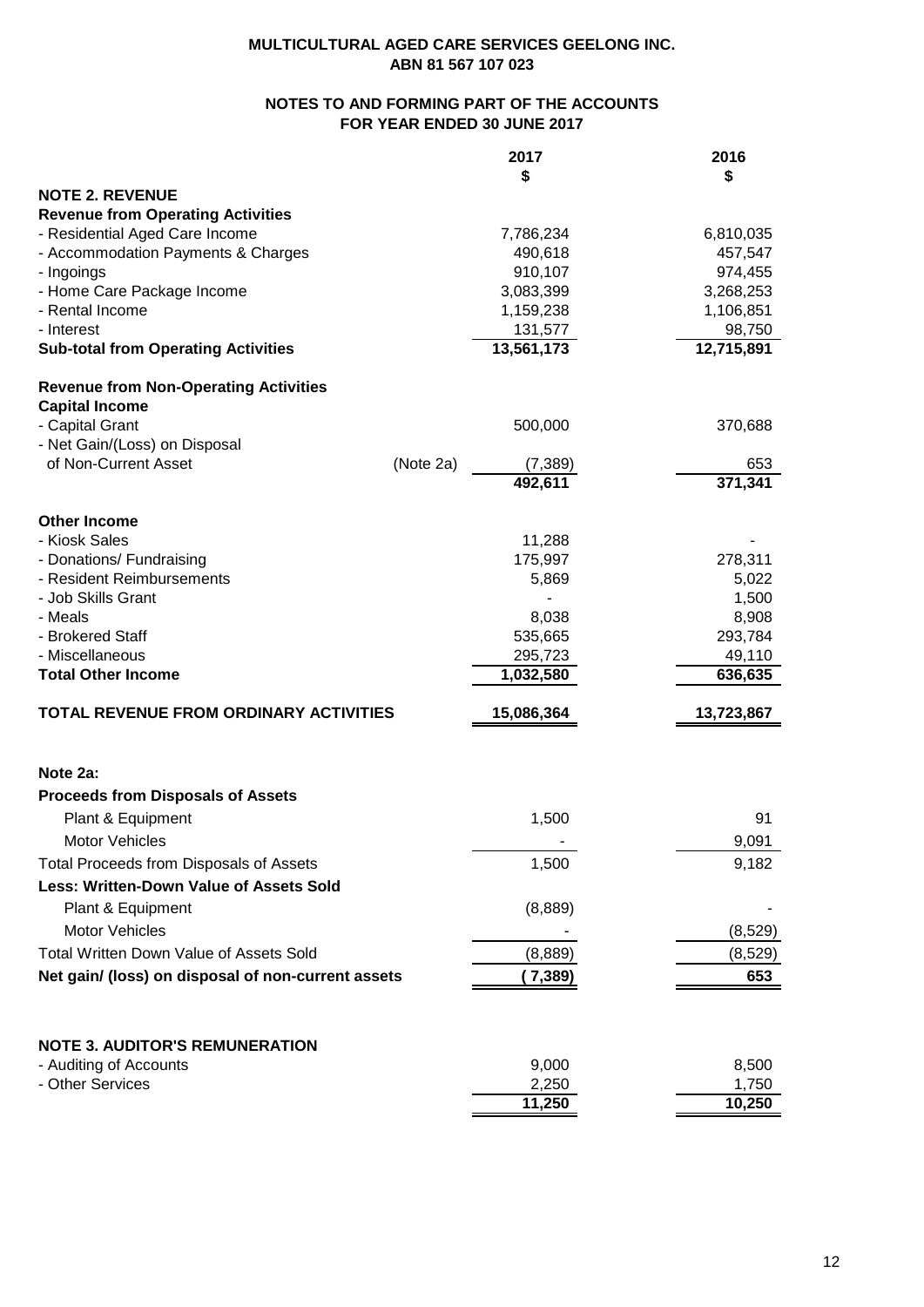# **NOTES TO AND FORMING PART OF THE ACCOUNTS FOR YEAR ENDED 30 JUNE 2017**

# **NOTE 4: CASH & CASH EQUIVALENTS**

For the purpose of the Cash Flow Statement, cash includes cash on hand and in banks, and short-term deposits which are readily convertible to cash on hand, and are subject to insignificant risk of change in value, net of outstanding overdrafts.

|                                                         | 2017        | 2016        |
|---------------------------------------------------------|-------------|-------------|
|                                                         | \$          | \$          |
| - Cash at Bank                                          | 5,476,565   | 3,076,760   |
| - Cash on Hand                                          | 1,100       | 900         |
| <b>TOTAL CASH &amp; CASH EQUIVALENTS</b>                | 5,477,665   | 3,077,660   |
| <b>NOTE 5: TRADE &amp; OTHER RECEIVABLES</b><br>Current |             |             |
| - Commonwealth Subsidies                                | 119,615     | 26,514      |
| - Resident Fees                                         | 25,161      | 33,556      |
| - Accrued Income                                        | 18,853      | 3,930       |
| - Prepaid expenses                                      | 138,281     | 193,263     |
| - Sundry Debtors                                        | 504,044     | 400,996     |
| <b>TOTAL TRADE &amp; OTHER RECEIVABLES</b>              | 805,954     | 658,259     |
| <b>NOTE 6: PROPERTY, PLANT &amp; EQUIPMENT</b>          |             |             |
| Land at Cost                                            | 250,000     | 250,000     |
| <b>Building at Cost</b>                                 | 29,059,028  | 27,295,773  |
| Less accumulated depreciation                           | (4,295,904) | (3,814,048) |
|                                                         | 24,763,124  | 23,481,725  |
| Furniture and Equipment at Cost                         | 1,520,508   | 3,211,234   |
| Less accumulated depreciation                           | (729, 943)  | (2,221,637) |
|                                                         | 790,565     | 989,597     |
| Motor Vehicles at Cost                                  | 122,032     | 211,338     |
| Less accumulated depreciation                           | (43,996)    | (161, 688)  |
| Motor Vehicles at written down value                    | 78,036      | 49,650      |
| <b>TOTAL PROPERTY, PLANT &amp; EQUIPMENT</b>            | 25,881,725  | 24,770,972  |

# **(a) The opening and closing carrying values of property, plant & equipment are reconciled as follows:**

|                                  |           |                  | <b>Furniture &amp;</b> | Motor<br><b>Vehicles</b> | Total      |
|----------------------------------|-----------|------------------|------------------------|--------------------------|------------|
|                                  | Land<br>S | <b>Buildings</b> | Equipment              |                          |            |
| Balance at 1 July 2015           | 250,000   | 21,138,627       | 1,018,409              | 52,480                   | 22,459,516 |
| <b>Additions</b>                 | ۰         | 2,835,914        | 295,687                | 32,519                   | 3,164,120  |
| <b>Disposals</b>                 |           |                  |                        | (8,529)                  | (8,529)    |
| Depreciation                     |           | (492, 816)       | (324,499)              | (26,820)                 | (844, 135) |
| Balance as at 30 June 2016       | 250,000   | 23,481,725       | 989,597                | 49,650                   | 24,770,972 |
| <b>Plus Additions</b>            | ۰         | 1,847,193        | 143.712                | 48.221                   | 2,039,126  |
| Less Disposals                   |           |                  | (8,889)                |                          | (8,889)    |
| <b>Less Depreciation expense</b> |           | (565,794)        | (333,855)              | (19,835)                 | (919, 484) |
| Balance as at 30 June 2017       | 250,000   | 24,763,124       | 790,565                | 78,036                   | 25,881,725 |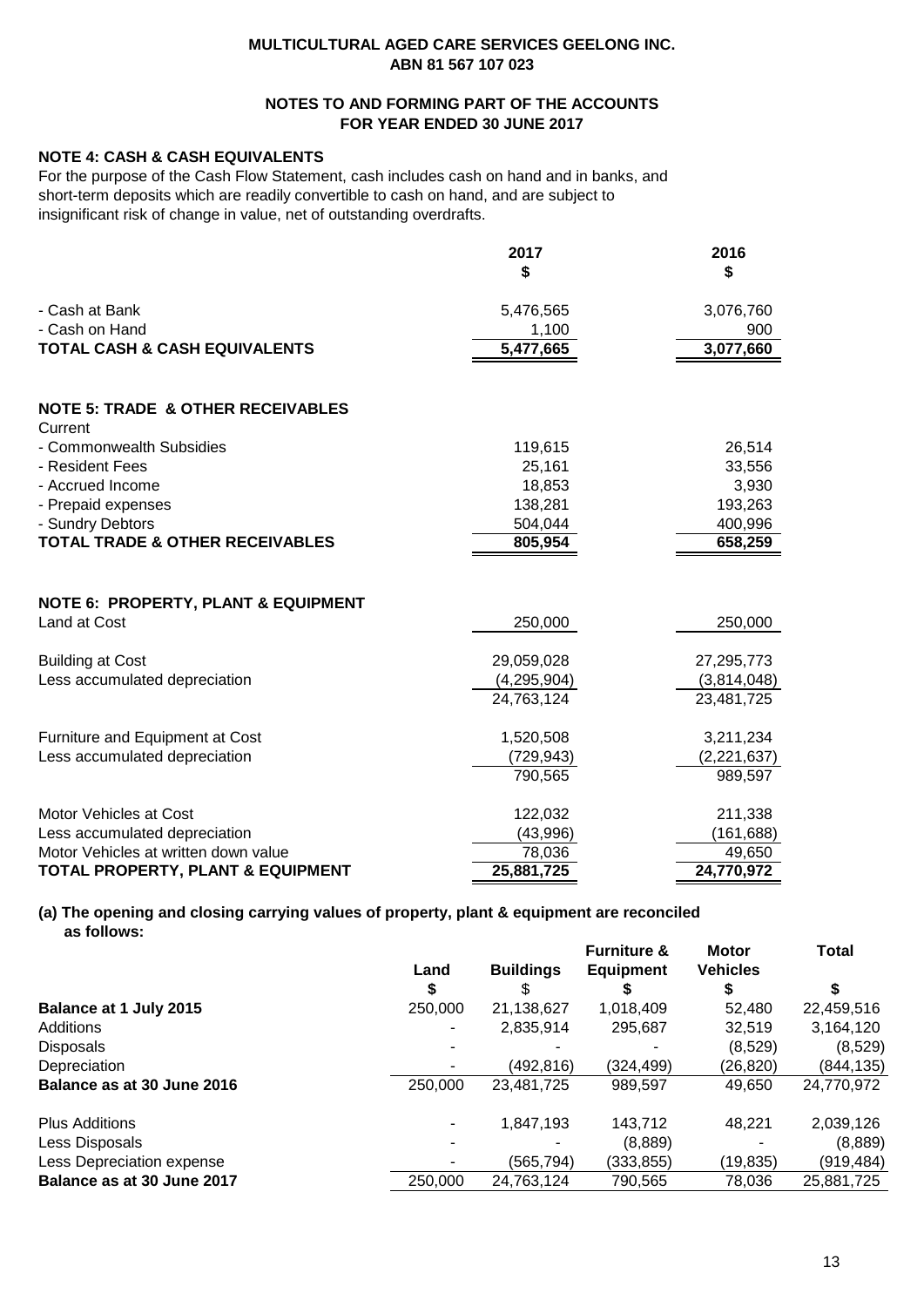# **NOTES TO AND FORMING PART OF THE ACCOUNTS FOR YEAR ENDED 30 JUNE 2017**

|                                           | 2017      | 2016      |  |
|-------------------------------------------|-----------|-----------|--|
|                                           | \$        | \$        |  |
| <b>NOTE 7: TRADE &amp; OTHER PAYABLES</b> |           |           |  |
| <b>CURRENT</b>                            |           |           |  |
| - Creditors                               | 434.788   | 372,253   |  |
| - Prepaid Income (a)                      | 882,145   | 57.176    |  |
| - Accrued expenses                        | 188,361   | 152,665   |  |
| - Net GST payable/ (receivable)           | (27, 556) | (49, 797) |  |
| <b>TOTAL TRADE &amp; OTHER PAYABLES</b>   | 1,477,738 | 532.297   |  |

(a) Changes were made during the year to the treatment of Home Care Consumer Funds as a result of the *Aged Care Legislation Amendment (Increasing Consumer Choice) Principles 2016* . These changes enable portability of funds not yet expended and require transfer of funds to the client or to the government on the occurrence of certain events. This legislation has retrospective effect to 1 July 2015.

 The impact of the change in legislation has been to increase liabilities and to reduce income by \$708,970. It is estimated that approximately \$228,000 of the impact on income related to the previous financial year.

# **NOTE 8: PROVISIONS**

| <b>TOTAL PROVISIONS</b>                 | 357.345   | 366.747   |  |
|-----------------------------------------|-----------|-----------|--|
| Long Service Leave                      | 357,345   | 366,747   |  |
| NON-CURRENT (refer Note 1 (m))          |           |           |  |
| <b>TOTAL</b>                            | 1,463,380 | 1,334,043 |  |
| -Expected to be settled within one year | 589,177   | 565,548   |  |
| -Expected to be settled after 12 months |           |           |  |
| Annual Leave                            |           |           |  |
| <b>Accrued Wages and Salaries</b>       | 141,559   | 103,681   |  |
| Long Service Leave                      | 732.644   | 664,814   |  |
| CURRENT (refer Note 1 (m))              |           |           |  |

### **NOTE 9: OTHER FINANCIAL LIABILITIES**

CURRENT

| Refundable Accommodation Deposits/ Accommodation Bonds 13,366,874 | 11,424,228 |
|-------------------------------------------------------------------|------------|
|                                                                   |            |

*Refundable Accommodation Deposits or Accommodation Bonds received from residents are refundable in accordance with individual occupancy agreements.*

*Accommodation Bond retentions are required to be expended in meeting capital works costs, retiring of debt or in improving the quality and range of aged care services.*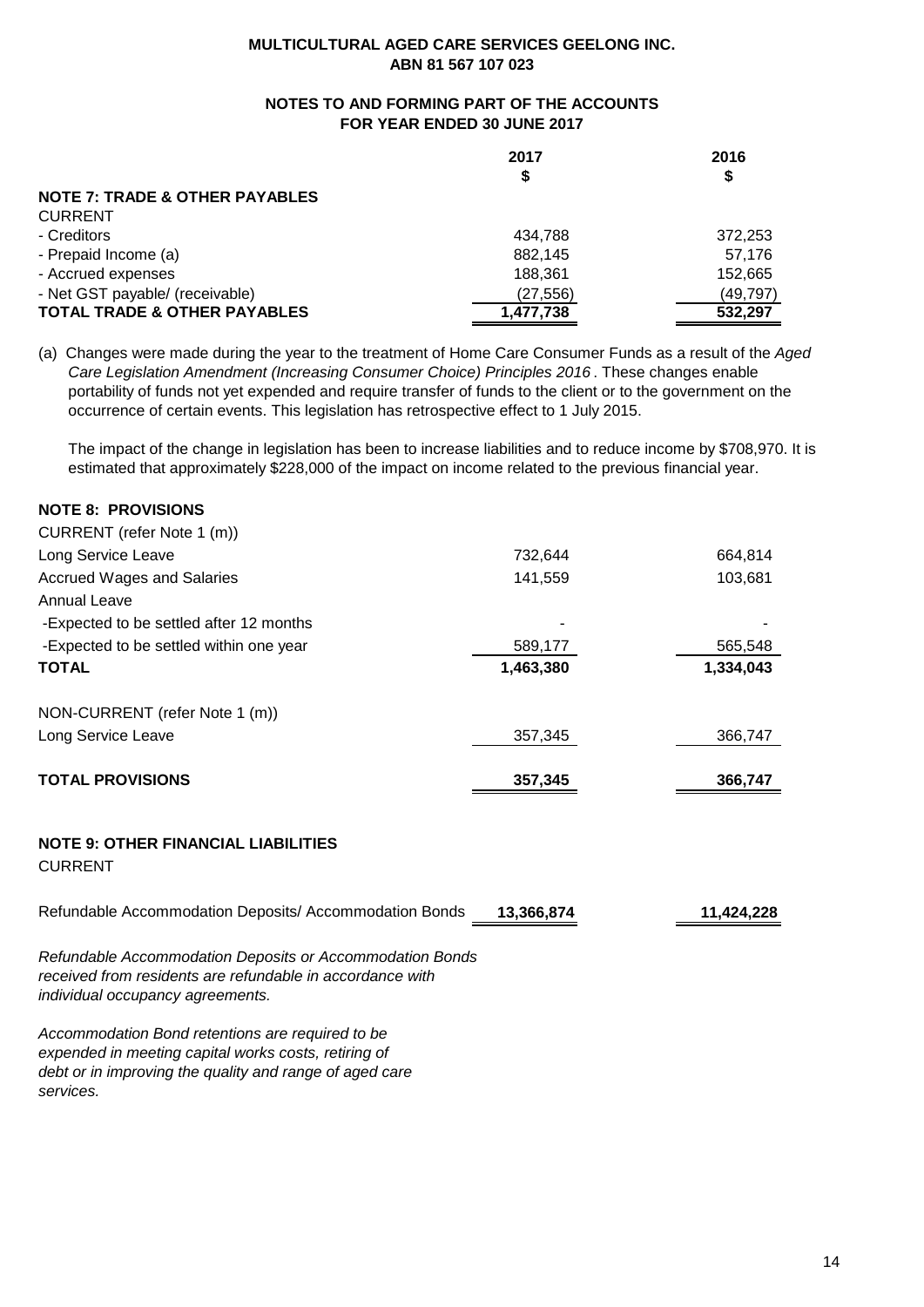# **NOTES TO AND FORMING PART OF THE ACCOUNTS FOR YEAR ENDED 30 JUNE 2017**

|                                  | 2017      | 2016      |
|----------------------------------|-----------|-----------|
| <b>NOTE 10: BORROWINGS</b>       | \$        | \$        |
| <b>CURRENT</b>                   |           |           |
| Secured                          |           |           |
| - Finance Lease (refer note 14a) |           | 1,950     |
| - Zero Real Interest Loan        | 243,450   | 243,450   |
| Sub-total                        | 243,450   | 245,400   |
| NON-CURRENT                      |           |           |
| Secured                          |           |           |
| - Finance Lease (refer note 14a) |           |           |
| - Zero Real Interest Loan        | 3,895,200 | 4,138,650 |
| Sub-total                        | 3,895,200 | 4,138,650 |
| <b>TOTAL BORROWINGS</b>          | 4,138,650 | 4,384,050 |
|                                  |           |           |

# **NOTE 11: EQUITY**

| (a) Retained Earnings |  |
|-----------------------|--|
|                       |  |

| Retained Earnings as at reporting date    | 11.361.357 | 10.465.526 |
|-------------------------------------------|------------|------------|
| Net profit from operating activities      | 895.831    | 1,575,652  |
| Opening retained earnings carried forward | 10.465.526 | 8.889.874  |

# **NOTE 12: RESPONSIBLE PERSON-RELATED DISCLOSURES**

# **a) Responsible Persons**

The names of Board members who have held office during the financial year are:

|  | T Aberline |
|--|------------|
|--|------------|

- G Costa
- G De Stefano
- S Fatouros
- R Holzer
- J Macarol (resigned 13 December 2016)
- J Mavros OAM (resigned 25 October 2016)
- Z McCubbery
- G Perry
- G Kovacs (appointed 1 November 2016)

# **Accountable Officer**

J Leggo

| ັ                           | 2017    | 2016    |
|-----------------------------|---------|---------|
|                             | S       | \$      |
| b) Key Management Personnel |         |         |
| Salary and Wages            | 203,452 | 199,052 |
| Superannuation              | 19,328  | 18.910  |
|                             | 222,780 | 217,962 |

c) The Board members are not remunerated for their services to Multicultural Aged Care Services Geelong Inc.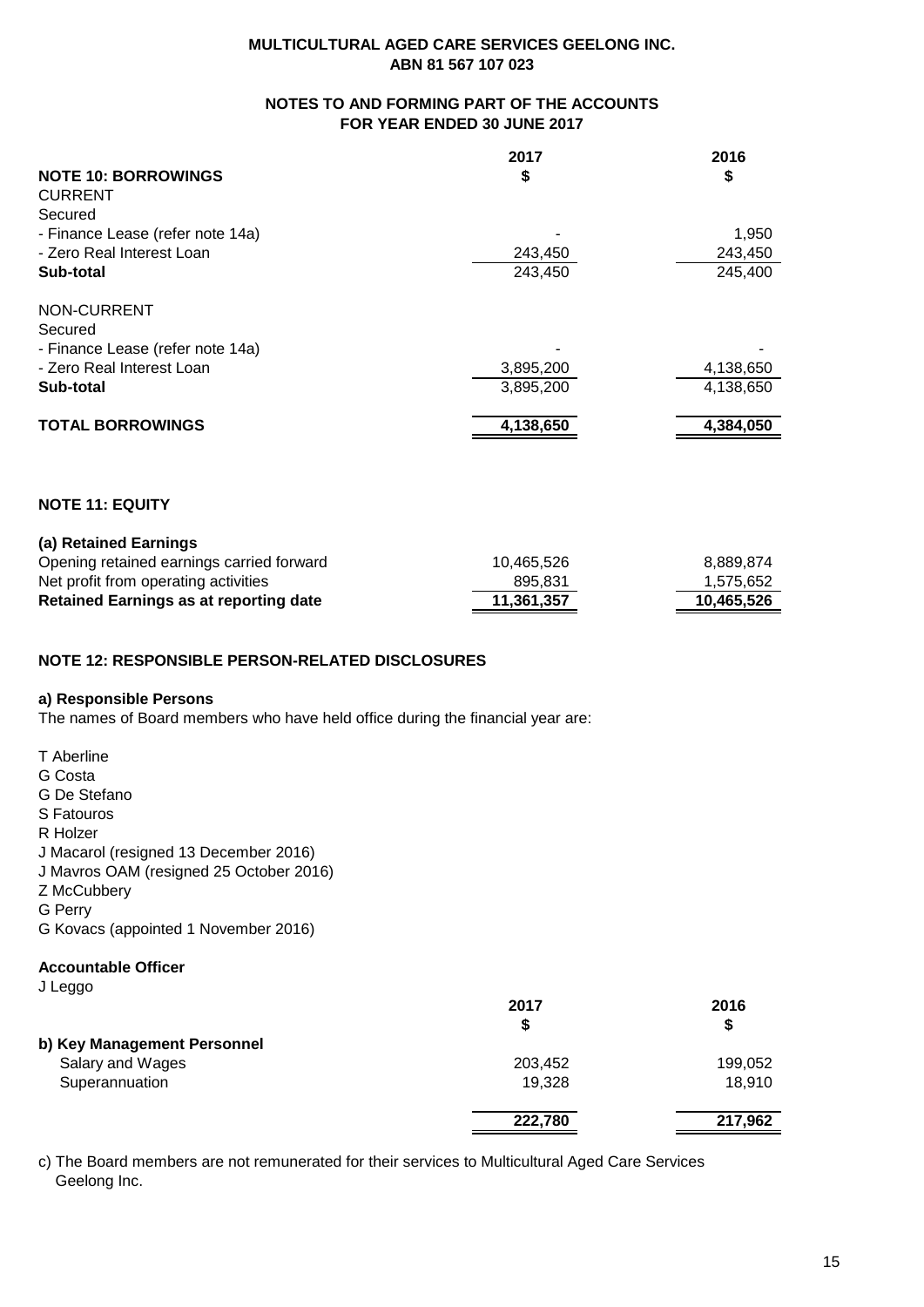# **NOTES TO AND FORMING PART OF THE ACCOUNTS FOR YEAR ENDED 30 JUNE 2017**

|                                                                                                       | 2017<br>\$ | 2016<br>\$ |
|-------------------------------------------------------------------------------------------------------|------------|------------|
| <b>NOTE 13: RECONCILIATION OF NET CASH USED IN</b><br><b>OPERATING ACTIVITIES TO OPERATING RESULT</b> |            |            |
| Operating result                                                                                      | 895.831    | 1,575,652  |
| <b>Non Cash Movements</b>                                                                             |            |            |
| Net Gain from sale of Plant & Equipment                                                               | 7.389      | (653)      |
| Depreciation                                                                                          | 919,484    | 844,133    |
| <b>Bond Retention Charge</b>                                                                          | (22, 111)  | (32,906)   |
| <b>Movements in Assets &amp; Liabilities</b>                                                          |            |            |
| (Increase)/ decrease in receivables                                                                   | (202, 677) | (141, 878) |
| (Increase)/ decrease in prepaid expenses                                                              | 54,982     | (77, 971)  |
| Increase/ (decrease) in provisions                                                                    | 119,935    | 119,631    |
| Increase/ (decrease) in payables                                                                      | 945,441    | 38,522     |
|                                                                                                       | 2,718,274  | 2.324.530  |

# **NOTE 14: CAPITAL & LEASING COMMITMENTS**

# **a) Finance Lease Commitments**

Finance Lease capitalised in the accounts in accordance with the accounting policy defined in Note 1 (l)

|                                  | 2017    | 2016      |
|----------------------------------|---------|-----------|
| Payable - minimum lease payments | S       | S         |
| Not later than 12 months         |         | 2,253     |
| Between 1 and 5 years            |         |           |
| Minimum lease payments           |         | 2,253     |
| Less future finance charges      |         | (303)     |
| <b>TOTAL LEASE LIABILITY</b>     |         | 1,950     |
| b) Operating Lease               |         |           |
| Payable - minimum lease payments |         |           |
| Not later than one year          | 18,732  | 18,732    |
| Between 1 and 5 years            | 37,464  | 56,196    |
| <b>TOTAL LEASE LIABILITY</b>     | 56,196  | 74,928    |
| c) Capital Commitments           |         |           |
| Not later than one year          | 789,932 | 2,792,852 |
| Between 1 and 5 years            |         |           |
|                                  | 789,932 | 2,792,852 |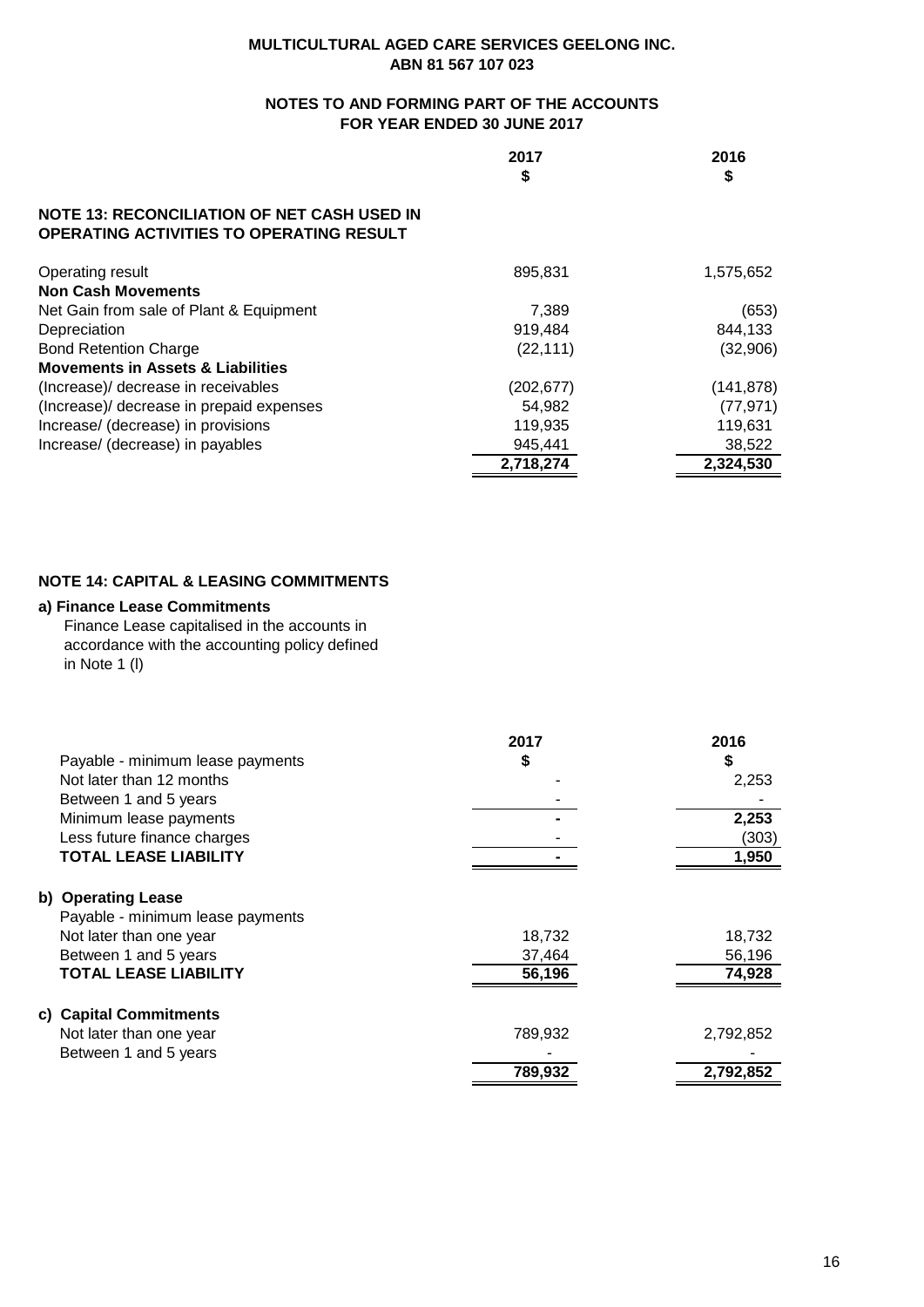# **NOTES TO AND FORMING PART OF THE ACCOUNTS FOR YEAR ENDED 30 JUNE 2017**

# **NOTE 15: SEGMENT REPORTING**

As a not-for-profit entity the Service is not required to comply with the requirements of accounting standard AASB 8 Segment Reporting. However a condition of the Commonwealth Conditional Adjustment Payment (CAP) requires the entity to provide information by treating residential aged care as a reportable segment.

|                                                                                                            | <b>Residential Aged Care</b><br><b>Services</b> |                                           | <b>Other</b> |           | <b>Total Consolidated</b> |            |  |
|------------------------------------------------------------------------------------------------------------|-------------------------------------------------|-------------------------------------------|--------------|-----------|---------------------------|------------|--|
|                                                                                                            | 2017                                            | 2016                                      | 2017         | 2016      | 2017                      | 2016       |  |
|                                                                                                            | \$                                              | \$                                        | \$           | \$        | \$                        | \$         |  |
| <b>Revenue</b>                                                                                             |                                                 |                                           |              |           |                           |            |  |
| <b>Government Subsidies</b>                                                                                | 6,062,487                                       | 5,271,669                                 | 2,958,317    | 3,122,851 | 9,020,804                 | 8,394,520  |  |
| <b>Resident Charges</b>                                                                                    | 2,153,902                                       | 1,934,413                                 | 2,185,054    | 2,271,358 | 4,338,956                 | 4,205,771  |  |
| <b>Capital Grants</b>                                                                                      | 500,000                                         | 340,000                                   |              | 30,688    | 500,000                   | 370,688    |  |
| <b>Bond retentions</b>                                                                                     | 22,111                                          | 32,906                                    |              |           | 22,111                    | 32,906     |  |
| Interest Income                                                                                            | 131,512                                         | 98,646                                    | 65           | 104       | 131,577                   | 98,750     |  |
| Donations                                                                                                  | 90,528                                          | 240,463                                   | 85,469       | 37,848    | 175,997                   | 278,311    |  |
| Other                                                                                                      | 283,805                                         | 41,970                                    | 613,114      | 300,951   | 896,919                   | 342,921    |  |
| <b>Total Revenue</b>                                                                                       | 9,244,345                                       | 7,960,067                                 | 5,842,019    | 5,763,800 | 15,086,364                | 13,723,867 |  |
| <b>Expenditure</b>                                                                                         |                                                 |                                           |              |           |                           |            |  |
| <b>Employee Costs</b>                                                                                      | 6,603,834                                       | 5,612,407                                 | 2,765,136    | 2,955,961 | 9,368,970                 | 8,568,368  |  |
| <b>Medical Requisites</b>                                                                                  | 291,172                                         | 229,473                                   | 36,047       | 21,108    | 327,219                   | 250,581    |  |
| <b>Food Service</b>                                                                                        | 333,163                                         | 284,145                                   | 201,329      | 179,002   | 534,492                   | 463,147    |  |
| <b>Environmental &amp; Maint</b>                                                                           | 291,197                                         | 288,387                                   | 145,053      | 124,079   | 436,250                   | 412,466    |  |
| <b>Utilities</b>                                                                                           | 176,539                                         | 171,048                                   | 85,841       | 91,101    | 262,380                   | 262,149    |  |
| Administration                                                                                             | 358,128                                         | 168,538                                   | 703,725      | 504,651   | 1,061,853                 | 673,189    |  |
| <b>Finance Expense</b>                                                                                     | 87,202                                          | 87,246                                    | 11,125       | 5,692     | 98,327                    | 92,938     |  |
| Depreciation                                                                                               | 612,921                                         | 504,019                                   | 306,563      | 340,114   | 919,484                   | 844,133    |  |
| <b>Client Services &amp; Programs</b>                                                                      | 110,575                                         | 59,366                                    | 1,070,983    | 521,878   | 1,181,558                 | 581,244    |  |
| <b>Total Expense</b>                                                                                       | 8,864,731                                       | 7,404,629                                 | 5,325,802    | 4,743,586 | 14,190,533                | 12,148,215 |  |
| <b>Net Result for the Year</b>                                                                             | 379,614                                         | 555,438                                   | 516,217      | 1,020,214 | 895,831                   | 1,575,652  |  |
| <b>Segment Assets</b>                                                                                      |                                                 |                                           |              |           |                           |            |  |
| <b>Current Assets</b>                                                                                      | 4,554,129                                       | 3,385,501                                 | 1,729,490    | 350,418   | 6,283,619                 | 3,735,919  |  |
| <b>Non Current Assets</b>                                                                                  | 18,065,198                                      | 16,943,437                                | 7,816,527    | 7,827,535 | 25,881,725                | 24,770,972 |  |
| <b>Total Assets</b>                                                                                        | 22,619,327                                      | 20,328,938                                | 9,546,017    | 8,177,953 | 32, 165, 344              | 28,506,891 |  |
| <b>Segment Liabilities</b>                                                                                 |                                                 |                                           |              |           |                           |            |  |
| <b>Current Liabilities</b>                                                                                 | 14,873,330                                      | 12,753,406                                | 1,678,112    | 782,562   | 16,551,442                | 13,535,968 |  |
| <b>Non Current Liabilities</b>                                                                             | 4,145,341                                       | 4,354,490                                 | 107,204      | 150,907   | 4,252,545                 | 4,505,397  |  |
| <b>Total Liabilities</b>                                                                                   | 19,018,671                                      | 17,107,896                                | 1,785,316    | 933,469   | 20,803,987                | 18,041,365 |  |
| <b>Segment Net Assets</b>                                                                                  | 3,600,656                                       | 3,221,042                                 | 7,760,701    | 7,244,484 | 11,361,357                | 10,465,526 |  |
| <b>Total assets includes:</b><br>Acquisition of non-current                                                |                                                 |                                           |              |           |                           |            |  |
| assets                                                                                                     | 1,965,615                                       | 3,124,442                                 | 73,511       | 39,678    | 2,039,126                 | 3,164,120  |  |
| The major products/ services from which the above segments derive revenue are:<br><b>Business Segments</b> |                                                 | <b>Services</b>                           |              |           |                           |            |  |
| <b>Residential Aged Care Services</b>                                                                      |                                                 | Permanent Residential Care - RACS ID 3171 |              |           |                           |            |  |
| Other                                                                                                      |                                                 | Home Care Packages                        |              |           |                           |            |  |

### Consumer Directed Care and Brokered Services, Independent Living Units rental, and

# Supported Residential Aged Care Services

# **Geographical Segment**

Multicultural Aged Care Services Geelong Inc. operates predominately in one geographical segment, Victoria, Australia. More than 90% of revenue net surplus from ordinary activities and segment assets relate to operations in Victoria.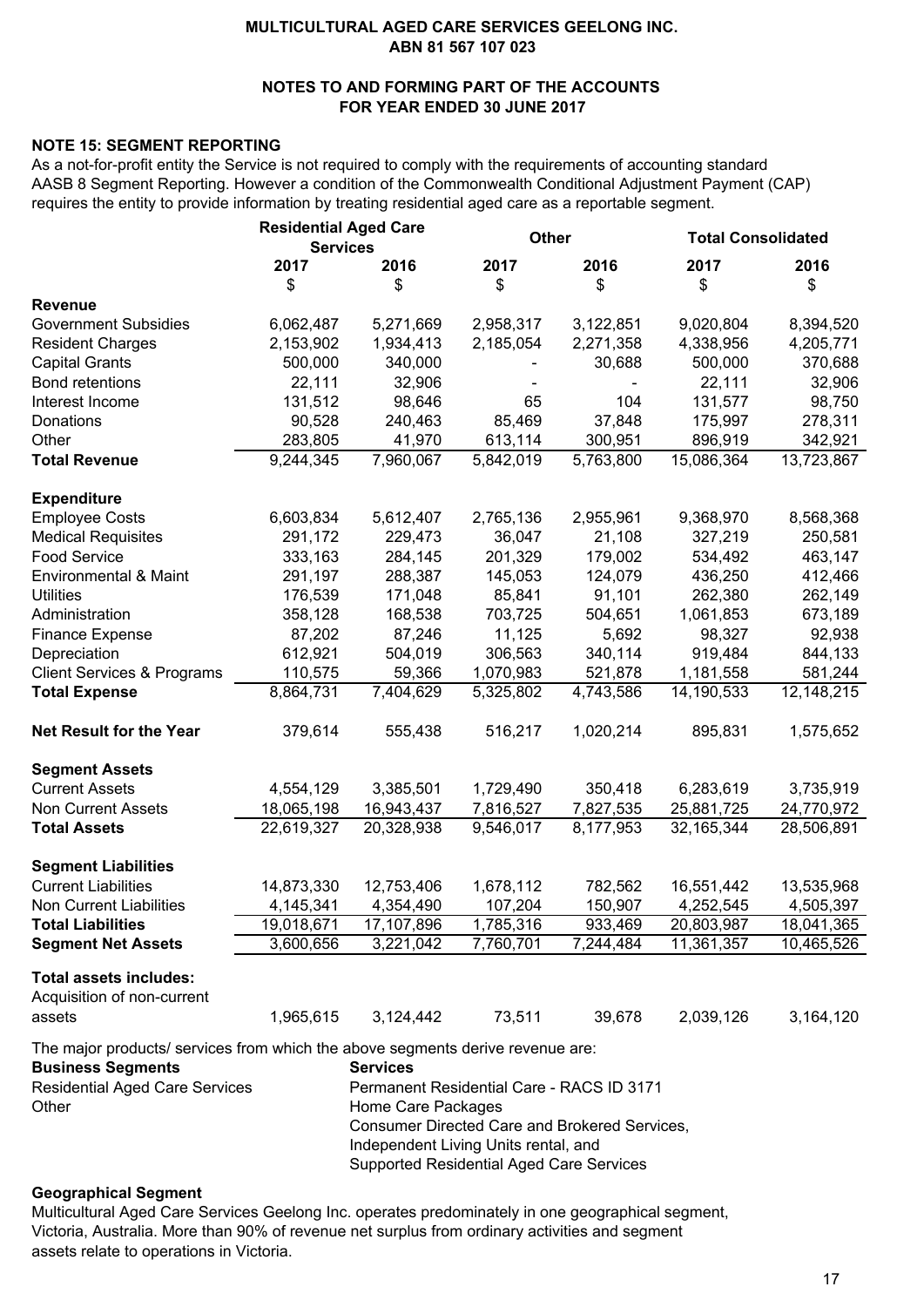#### **NOTES TO AND FORMING PART OF THE ACCOUNTS FOR YEAR ENDED 30 JUNE 2017**

#### **NOTE 16: FINANCIAL INSTRUMENTS**

#### **a) Financial Risk Management Policies**

The Association's financial instruments consist primarily of cash at bank, money market instruments, accommodation bonds/refundable accommodation deposits and a Zero Real Interest Loan provided by the Commonwealth Government. The main purpose of these non-derivative financial instruments is to raise and hold finance to support the Association's operations and capital expenditure plans. The Association does not have any derivative financial instruments. The Association's Board meets regularly to review financial performance and risk exposures in the context of economic conditions and the Association's objectives. The Board's overall risk management strategy seeks to ensure the Association meets its financial and operating targets, while minimising potential adverse effects on financial performance. The key financial risk exposures are interest rate risk, credit risk and liquidity risk.

#### **b) Interest Rate Exposure**

The Association's exposure to interest rate risk and effective weighted average rate by maturity periods is set out in the following timetable. For interest rates applicable to each class of liability refer to the individual notes in the financial statements. Exposure arises predominately from assets and liabilities bearing variable interest rates.

| <b>Financial Instruments</b> | <b>Floating interest</b> |           |         |              | Fixed interest rate maturing in:       |           |         |      |                   | <b>Non-interest</b> |                    | <b>Total carrying</b> |      | Weighted average |
|------------------------------|--------------------------|-----------|---------|--------------|----------------------------------------|-----------|---------|------|-------------------|---------------------|--------------------|-----------------------|------|------------------|
|                              | rate                     |           |         | vear or less | More than 5 years<br>Over 1 to 5 years |           | bearing |      | amount as per the |                     | effective interest |                       |      |                  |
|                              |                          |           |         |              |                                        |           |         |      |                   |                     | balance sheet      |                       | rate |                  |
|                              | 2017                     | 2016      | 2017    | 2016         | 2017                                   | 2016      | 2017    | 2016 | 2017              | 2016                | 2017               | 2016                  | 2017 | 2016             |
|                              |                          |           |         |              |                                        |           |         |      |                   |                     |                    |                       | %    | %                |
| (i) Financial assets         |                          |           |         |              |                                        |           |         |      |                   |                     |                    |                       |      |                  |
| <b>Cash Assets</b>           | 5.476.565                | 3.076.760 |         |              |                                        |           |         |      | .100              | 900                 | 5,477,665          | 3,077,660             | 2.30 | 2.65             |
| Receivables                  |                          |           |         |              |                                        | . .       |         |      | 805,954           | 658,259             | 805,954            | 658,259               | N/A  | N/A              |
| Total financial assets       | 5.476.565                | 3.076.760 |         |              |                                        |           |         |      | 807.054           | 659,159             | 6,283,619          | 3,735,919             |      |                  |
|                              |                          |           |         |              |                                        |           |         |      |                   |                     |                    |                       |      |                  |
| (ii) Financial liabilities   |                          |           |         |              |                                        |           |         |      |                   |                     |                    |                       |      |                  |
| <b>Cash Liabilities</b>      |                          |           | 243.450 | 245.400      | 3,895,200                              | 4,138,650 |         |      |                   |                     | 4,138,650          | 4,384,050             | 2.10 | 1.30             |
| Monies Held in Trust         |                          |           | 622,270 | ,189,127     |                                        | . .       |         |      | 12,744,604        | 10,235,101          | 13,366,874         | 11.424.228            | 3.75 | 3.75             |
| Payables                     |                          |           |         |              |                                        | . .       |         |      | 1.477.738         | 899.044             | 1.477.738          | 899,044               | N/A  | N/A              |
| Total financial liabilities  |                          |           | 865.720 | 1,434,527    | 3,895,200                              | 4,138,650 |         |      | 14.222.342        | 11,134,145          | 18,983,262         | 16,707,322            |      |                  |

N/A – not applicable for non-interest bearing financial instruments.

#### **c) Credit Risk Exposures**

Credit risk represents the loss that would be recognised if counterparties failed to meet their obligations under the respective contracts at maturity. The credit risk on financial assets of the Association which have been recognised on the statement of financial position, is the carrying amount, net of any provision for doubtful debts. The Association is not materially exposed to any individual debtor.

#### **d) Liquidity Risk Exposures**

The Association manages liquidity risk by monitoring forecast cash flows and ensuring that adequate unutilised borrowing facilities are maintained. The key liquidity risk arises from entry contributions/ accommodation bonds which can become payable on short notice. In accordance with prudential obligations imposed by the Australian Government Department of Health, the Association has developed a liquidity policy to support its ability to meet obligations as they arise. In addition, as accommodation bonds/refundable accommodation deposits are repaid, the Association has the ability to admit a new resident who is required to make a refundable accommodation deposit.

#### **e) Sensitivity analysis**

The Association has performed a sensitivity analysis relating to its exposure to interest rate risk at balance date. This sensitivity analysis demonstrates the effect on the current year results and equity which could resu from a change in this risk.

At 30 June 2017, the effect on profit and equity as a result of changes in the interest rate, with all other variables remaining constant, would be as follows:

|                                    | 2017     | 2016      |  |
|------------------------------------|----------|-----------|--|
|                                    |          | S         |  |
| Change in profit                   |          |           |  |
| - Increase in interest rate by 1%  | 7,156    | (24, 964) |  |
| - Decrease in interest rate by 1 % | (7, 156) | 24.964    |  |
| Change in equity                   |          |           |  |
| - Increase in interest rate by 1%  | 7.156    | (24.964)  |  |
| - Decrease in interest rate by 1%  | (7, 156) | 24,964    |  |

#### **f) Net Fair Values of Financial Assets and Liabilities**

The net fair value of on-balance sheet financial assets and liabilities are not materially different to carrying value of the financial assets and liabilities.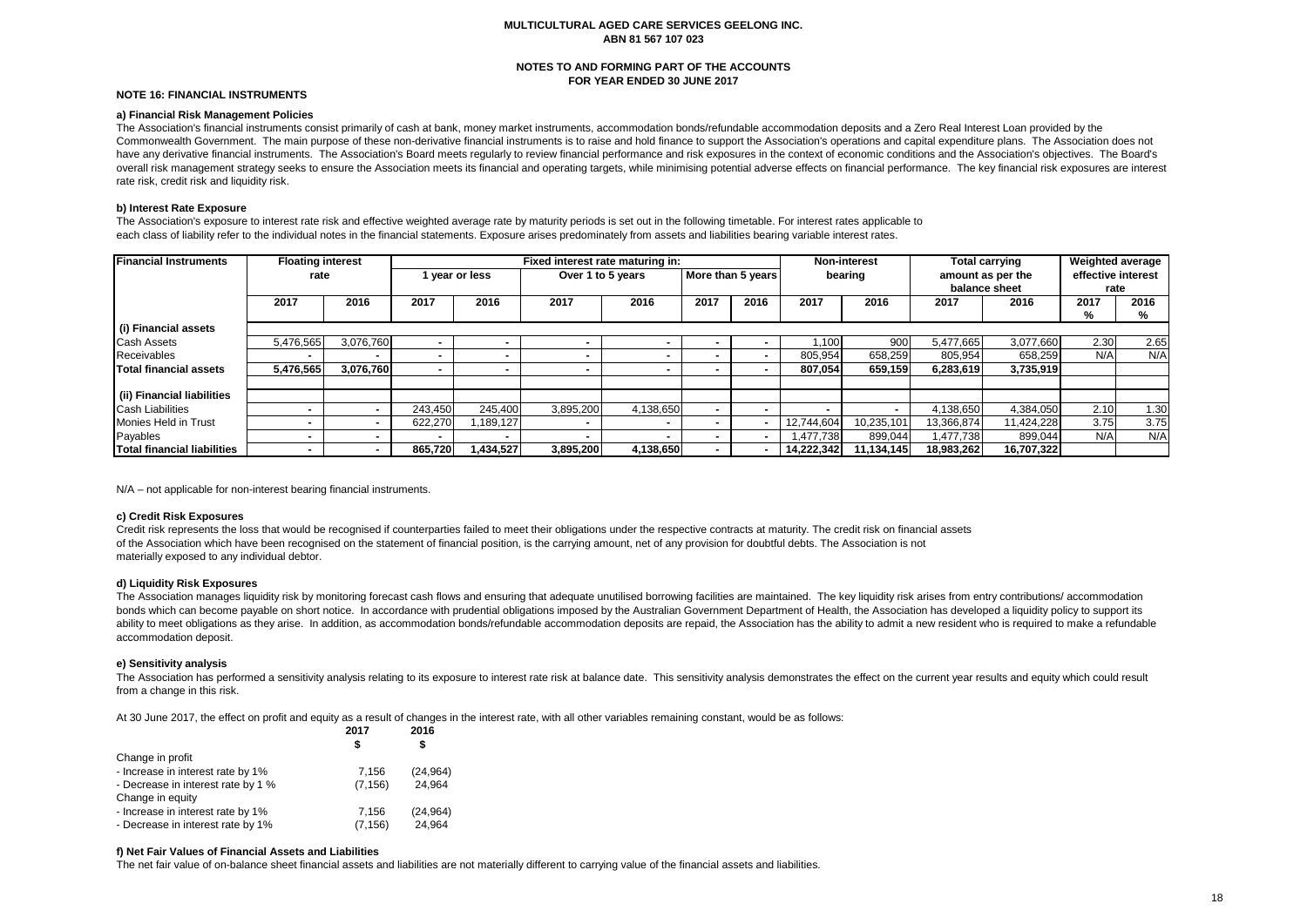# STATEMENT BY MEMBERS OF THE BOARD

The Board has determined that this financial report is prepared in accordance with Australian Accounting Standards (including Australian Accounting Interpretations).

In the opinion of the Board the financial report as set out on pages 1 to 18:

- $\mathbf{1}$ Presents a true and fair view of the financial position of Multicultural Aged Care Services Geelong Inc. as at 30 June 2017 and its performance for the year ended on that date.
- $\overline{2}$ At the date of this statement, there are reasonable grounds to believe that Multicultural Aged Care Services Geelong Inc. will be able to pay its debts as and when they fall due.

This statement is made in accordance with a resolution of the Board and is signed for and on behalf of the Members by:

Treasurer

**SLI** 

Dated this

 $26th$  day of September 2017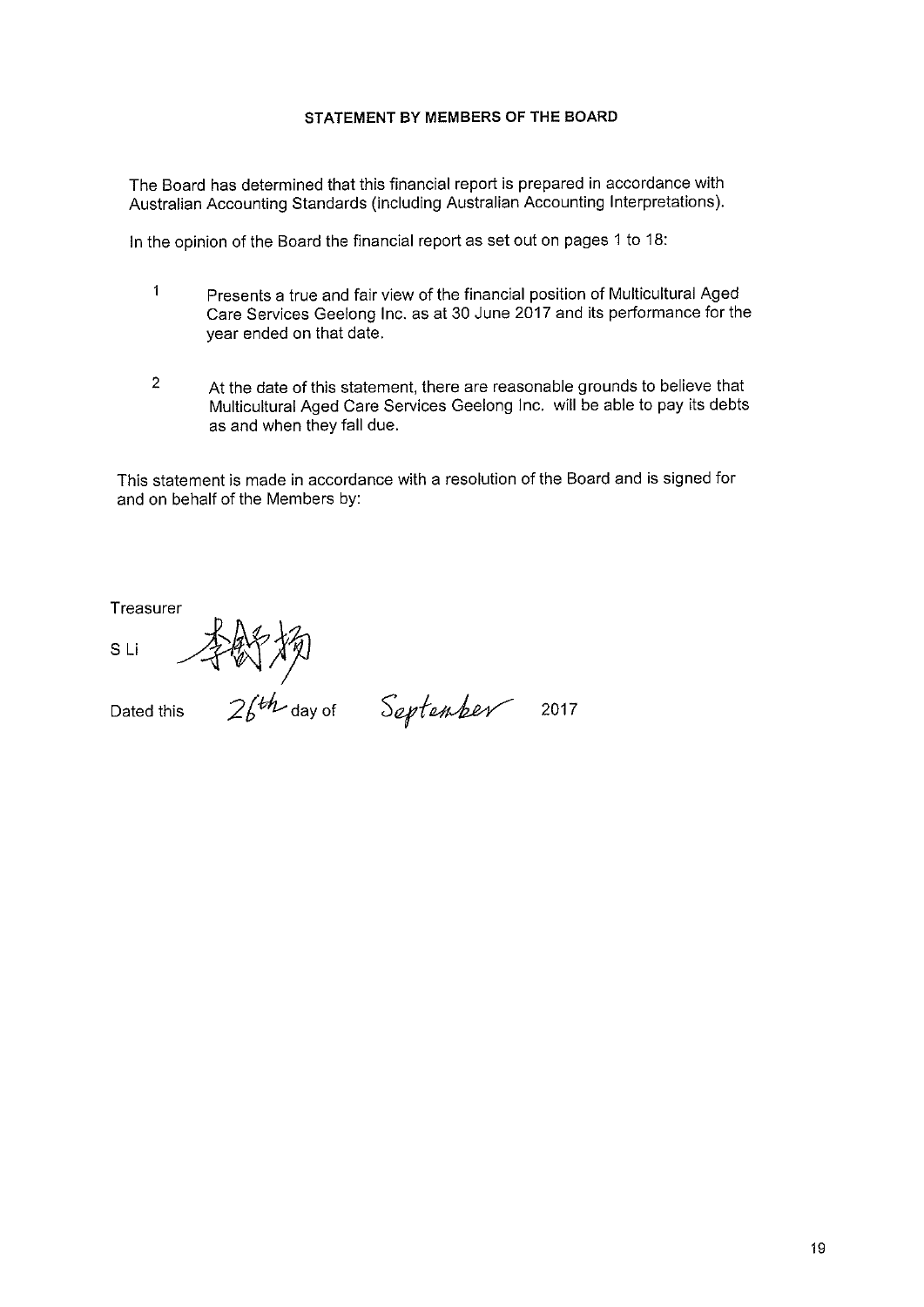# **AUDITORS' INDEPENDENCE DECLARATION**

# **TO THE MEMBERS OF MULTICULTURAL AGED CARE SERVICES GEELONG INC**

As auditor Multicultural Aged Care Services Geelong Inc for the year ended 30 June 2017, I declare that, to the best of my knowledge and belief, there have been:

(a) no contraventions of any applicable code of professional conduct in relation to the audit.

Dated this 17<sup>th</sup> day of October 2017

Shale Lige

Stephen Wight **Director**

Davidsons Assurance Services Pty Ltd Certified Practising Accountants 101 West Fyans Street Geelong Vic 3220

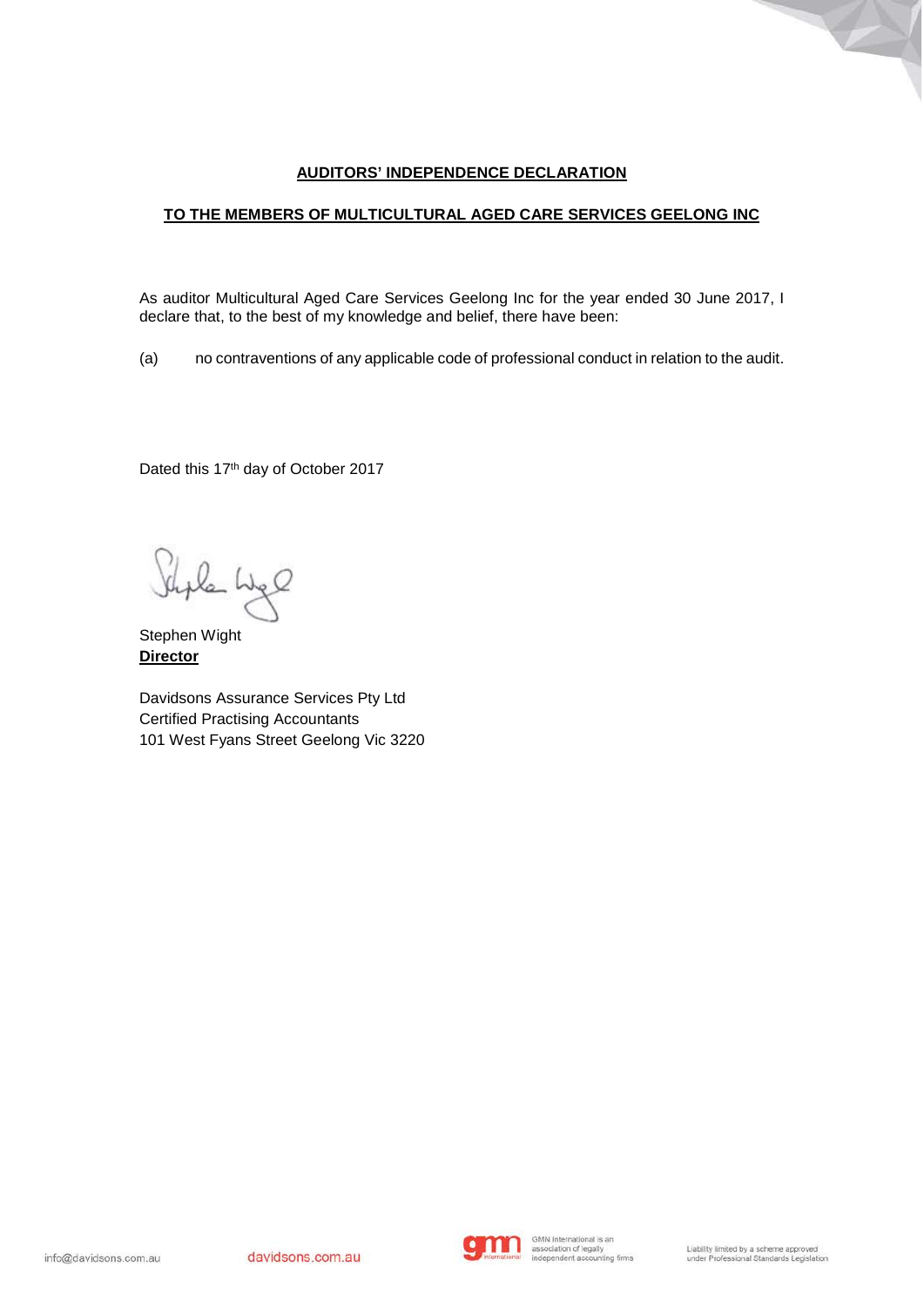# **INDEPENDENT AUDITOR'S REPORT TO THE MEMBERS OF MULTICULTURAL AGED CARE SERVICES GEELONG INC**

### Report on the Audit of the Financial Report

### Opinion

We have audited the financial report of Multicultural Aged Care Services Geelong Inc (the association), which comprises the assets and liabilities statement as at 30 June 2017, the income and expenditure statement for the year then ended, the statement of cashflows, the statement of changes in equity and notes to the financial statements, including a summary of significant accounting policies, and the certification by members of the committee on the annual statements giving a true and fair view of the financial position and performance of the association.

In our opinion, the accompanying financial report presents fairly, in all material respects, the financial position of the association as at 30 June 2017 and its financial performance for the year then ended in accordance with the accounting policies described in Note 1 to the financial statements and the requirements of the Associations Incorporations Reform Act 2012.

### **Basis for Opinion**

We conducted our audit in accordance with Australian Auditing Standards. Our responsibilities under those standards are further described in the Auditor's Responsibilities for the Audit of the Financial Report section of our report. We are independent of the association in accordance with the ethical requirements of the Accounting Professional and Ethical Standards Board's APES 110: Code of Ethics for Professional Accountants (the Code) that are relevant to our audit of the financial report in Australia. We have also fulfilled our other ethical responsibilities in accordance with the Code.

We believe that the audit evidence we have obtained is sufficient and appropriate to provide a basis for our opinion.

# Responsibilities of the Committee for the Financial Report

The committee is responsible for the preparation and fair presentation of the financial report in accordance with the financial reporting requirements of the Associations Incorporations Reform Act 2012) and for such internal control as the committee determines is necessary to enable the preparation and fair presentation of a financial report that is free from material misstatement, whether due to fraud or error.

In preparing the financial report, the committee is responsible for assessing the association's ability to continue as a going concern, disclosing, as applicable, matters relating to going concern and using the going concern basis of accounting unless the committee either intends to liquidate the association or to cease operations, or has no realistic alternative but to do so.

#### Auditor's Responsibilities for the Audit of the Financial Report

Our objectives are to obtain reasonable assurance about whether the financial report as a whole is free from material misstatement, whether due to fraud or error, and to issue an auditor's report that includes our opinion. Reasonable assurance is a high level of assurance, but is not a guarantee that an audit conducted in accordance with the Australian Auditing Standards will always detect a material misstatement when it exists. Misstatements can arise from fraud or error and are considered material if, individually or in the aggregate, they could reasonably be expected to influence the economic decisions of users taken on the basis of this financial report.

A further description of our responsibilities for the audit of the financial report is located at the Auditing and Assurance Standards Board website at: http://www.auasb.gov.au/Home.aspx. This description forms part of our auditor's report.



Z